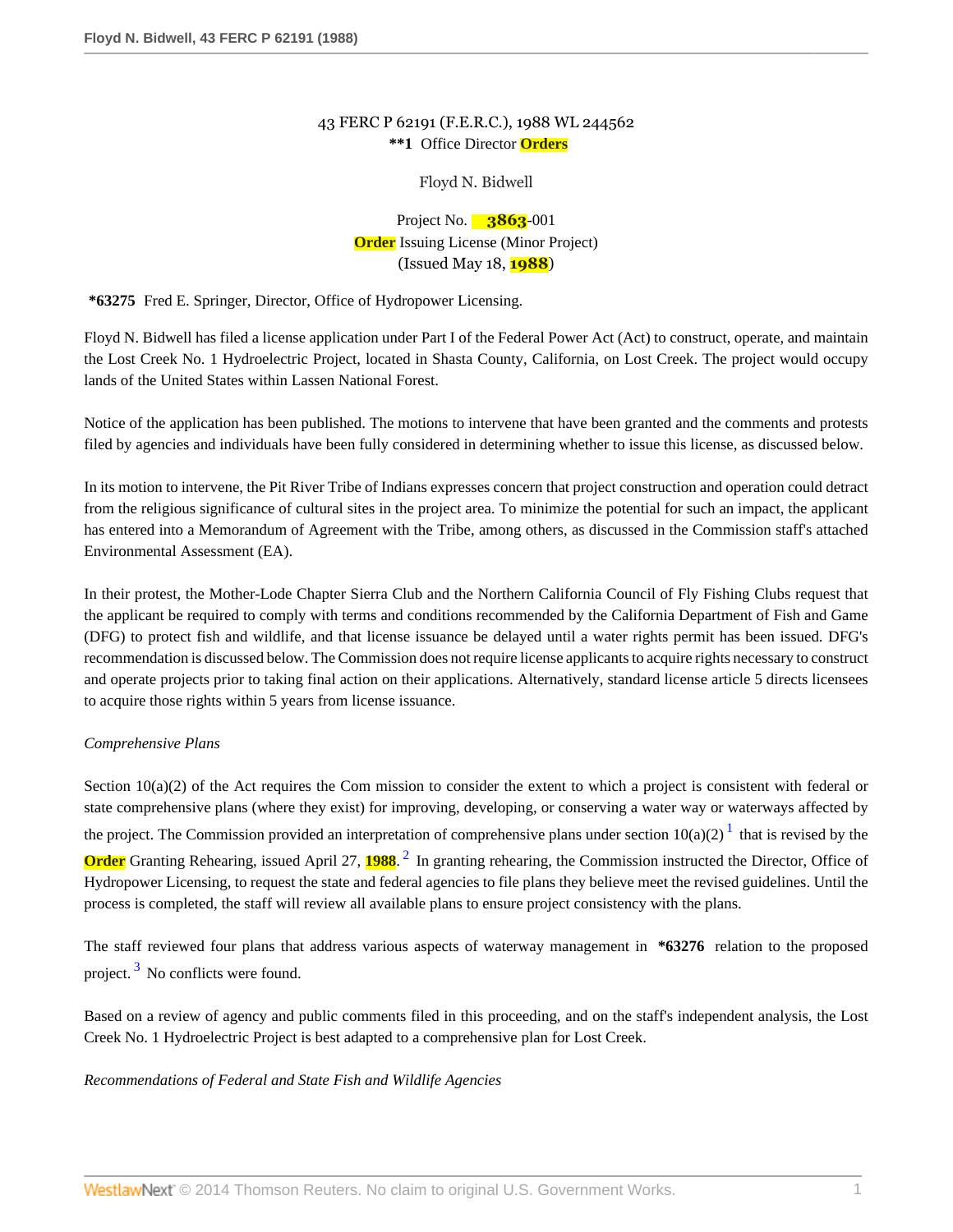Section (10)(j) of the Act, requires the Com mission to include license conditions based upon recommendations of federal and state fish and wildlife agencies for the protection, mitigation, and enhancement of fish and wildlife. In the EA for the project, the staff addresses the concerns of the federal and state fish and wild life agencies, except as indicated below, and makes recommendations consistent with those of the agencies.

**\*\*2** The California DFG has requested authority to approve all plans relating to fish passage facilities. Since the DFG's recommendation requests authority to approve plans and does not specify terms and conditions for the protection, mitigation, and enhancement of fish and wildlife, it is considered outside the scope of section  $10(i)$  of the Act. There are various articles herein requiring the licensee to consult with the DFG and other agencies prior to making filings with the Commission. The views of the DFG will be given full consideration prior to any Commission action on any filing pursuant to this license affecting the DFG's interests.

### *Summary of Findings*

An EA was issued for this project. Back ground information, analysis of impacts, sup port for related license articles, and the basis for a finding of no significant impact on the environment are contained in the EA attached to this **order**. Issuance of this license is not a major federal action significantly affecting the quality of the human environment.

The design of this project is consistent with the engineering standards governing dam safety. The project will be safe if constructed, operated, and maintained in accordance with the requirements of this license. Analysis of related issues is provided in the Safety and Design Assessment attached to this **order**.

The Director, Office of Hydropower Licensing, concludes that the project would not conflict with any planned or authorized development, and would be best adapted to comprehensive development of the waterway for beneficial public uses, as discussed in the attached Safety and Design Assessment.

## *The Director orders:*

(A) This license is issued to Floyd N. Bidwell (licensee), for a period of 50 years, effective the first day of the month in which this **order** is issued, to construct, operate, and maintain the Lost Creek No. 1 Hydroelectric Project. This license is subject to the terms and conditions of the Act, which is incorporated by reference as part of this license, and subject to the regulations the Commission issues under the provisions of the Act.

(B) The project consists of:

(1) All lands, to the extent of the licensee's interests in those lands, enclosed by the project boundary shown by Exhibit G-1, **FERC** Drawing No. **3863**-12, entitled *Project Location Map*.

(2) Project works consisting of: (a) a 6-foot- high, 26-foot-long grout-filled rock diversion weir with crest elevation at 4,075 feet m.s.l.; (b) a 48-foot-long, 20-foot-wide, and 15-foot- high buried concrete intake structure; (c) a 2,700-foot-long, 51-inchdiameter steel pen stock; (d) a powerhouse at elevation 3,847 feet containing a generating unit with a rated capacity of 1,100 kW; (e) a 60-foot-long tail race conduit; (f) a 2,000-foot-long, 12-kV trans mission line connecting to the Lost Creek II transmission line; and (g) appurtenant facilities.

The project works generally described above are more specifically shown and described by those portions of Exhibits A and F recommended for approval in the attached Safety and Design Assessment.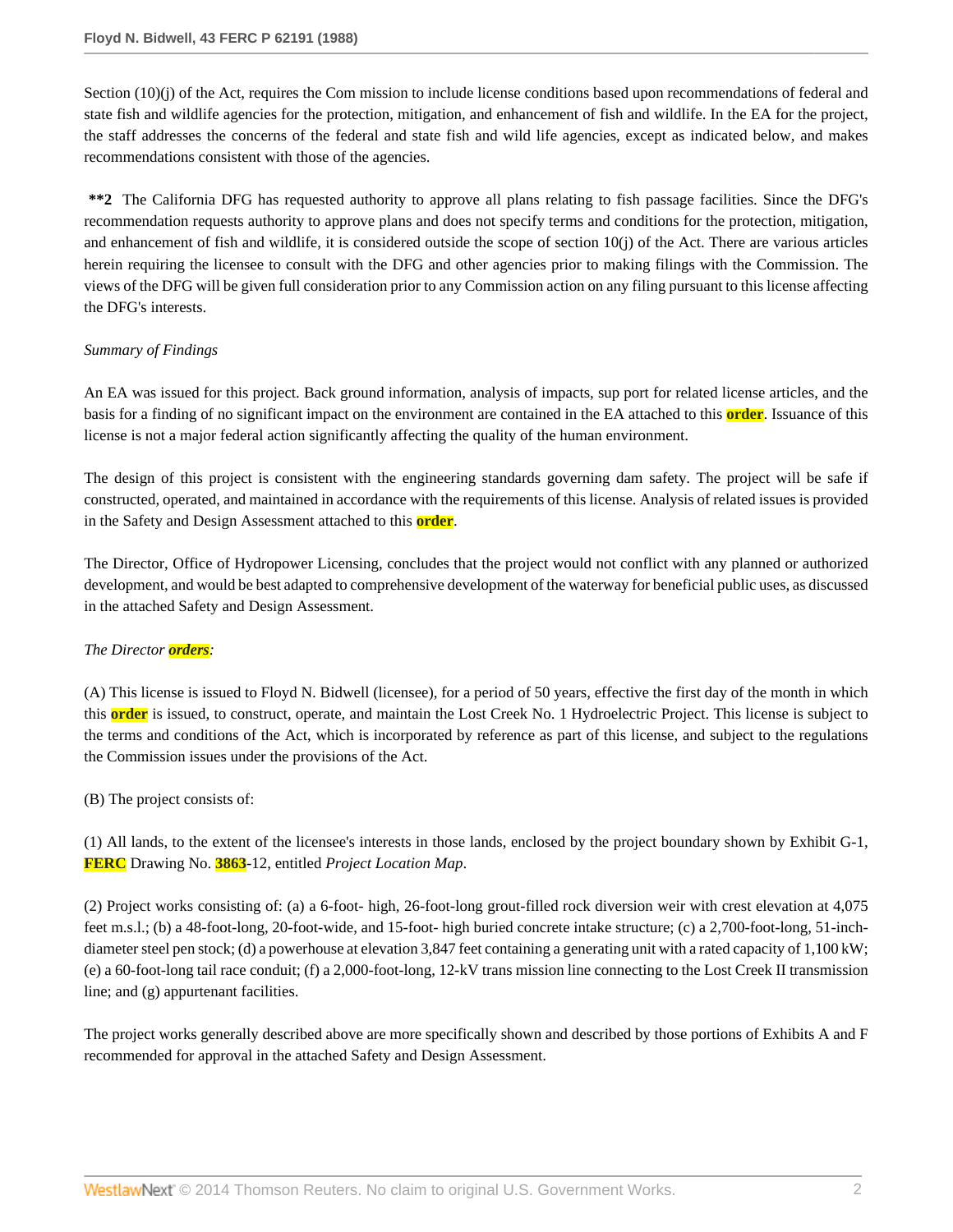**\*\*3** (3) All of the structures, fixtures, equipment, or facilities used to operate or maintain the project and located within the project boundary, all portable property that may be employed in connection with the project and located within or outside the project boundary, and all riparian or other rights that are necessary or appropriate in the operation or maintenance of the project.

**\*63277** (C) The Exhibit G described above and those sections of Exhibits A and F recommended for approval in the attached Safety and Design Assessment are approved and made part of the license.

(D) The following sections of the Act are waived and excluded from the license for this minor project:

4(b), except the second sentence; 4(e), insofar as it relates to approval of plans by the Chief of Engineers and the Secretary of the Army; 6, insofar as it relates to public notice and to the acceptance and expression in the license of terms and conditions of the Act that are waived here;  $10(c)$ , insofar as it relates to depreciation reserves; 10(d); 10(f); 14, except insofar as the power of condemnation is reserved; 15\*; 16; 19; 20; and 22.

## repeat*f*—,48,

\*At the expiration of this license, any license application filed, including the licensee's, will be treated as an original license application. The municipal preference provisions of Section 7(a) of the Act will apply.

(E) This license is subject to the following articles submitted by the United States Department of Agriculture under section 4(e) of the Act:

*Article 101*. Within 6 months following the date of issuance of this license and before starting any activities the Forest Service deter mines to be of a land-disturbing nature, the Licensee shall obtain from the Forest Service a special-use authorization for the occupancy and use of National Forest System lands, and that authorization shall be filed with the Director, Office of Hydropower Licensing.

The Licensee may commence land-disturbing activities authorized by the license and special- use authorization 60 days following the filing date of such authorization, unless the Director, Office of Hydropower Licensing, prescribes a different commencement schedule.

Notwithstanding the authorizations granted under the Federal Power Act, National Forest System lands within the project boundaries shall be managed by the Forest Service under laws, rules, and regulations applicable to the National Forest System. The terms and conditions of the Forest Service special-use authorization are enforceable by the Forest Service under the laws, rules, and regulations applicable to the National Forest System. The violation of such terms and conditions also shall be subject to applicable sanctions and enforcement procedures of the Commission at the request of the Forest Service. In the event there is a conflict between any provisions of the license and Forest Service special-use authorization, the special-use authorization shall pre vail on matters which the Forest Service deems to affect National Forest System resources.

**\*\*4** *Article 102*. Before any construction of the project occurs on National Forest System land, the Licensee shall obtain the prior written approval of the Forest Service for all final design plans for project components which the Forest Service deems as affecting or potentially affecting National Forest System resources. The Licensee shall follow the schedules and procedures for design review and approval specified in the Forest Service special-use authorization. As part of such prior written approval, the Forest Service may require adjustments in final plans and facility locations to preclude or mitigate impacts and to assure that the project is compatible with on- the-ground conditions. Should such necessary adjustments be deemed by the Forest Service, the Commission, or the Licensee to be a substantial change, the Licensee shall follow the procedures of Article 2 of the license. Any changes to the license made for any reason pursuant to Article 2 and Article 3 shall be made subject to any new terms and conditions of the Secretary of Agriculture made pursuant to section 4(e) of the Federal Power Act.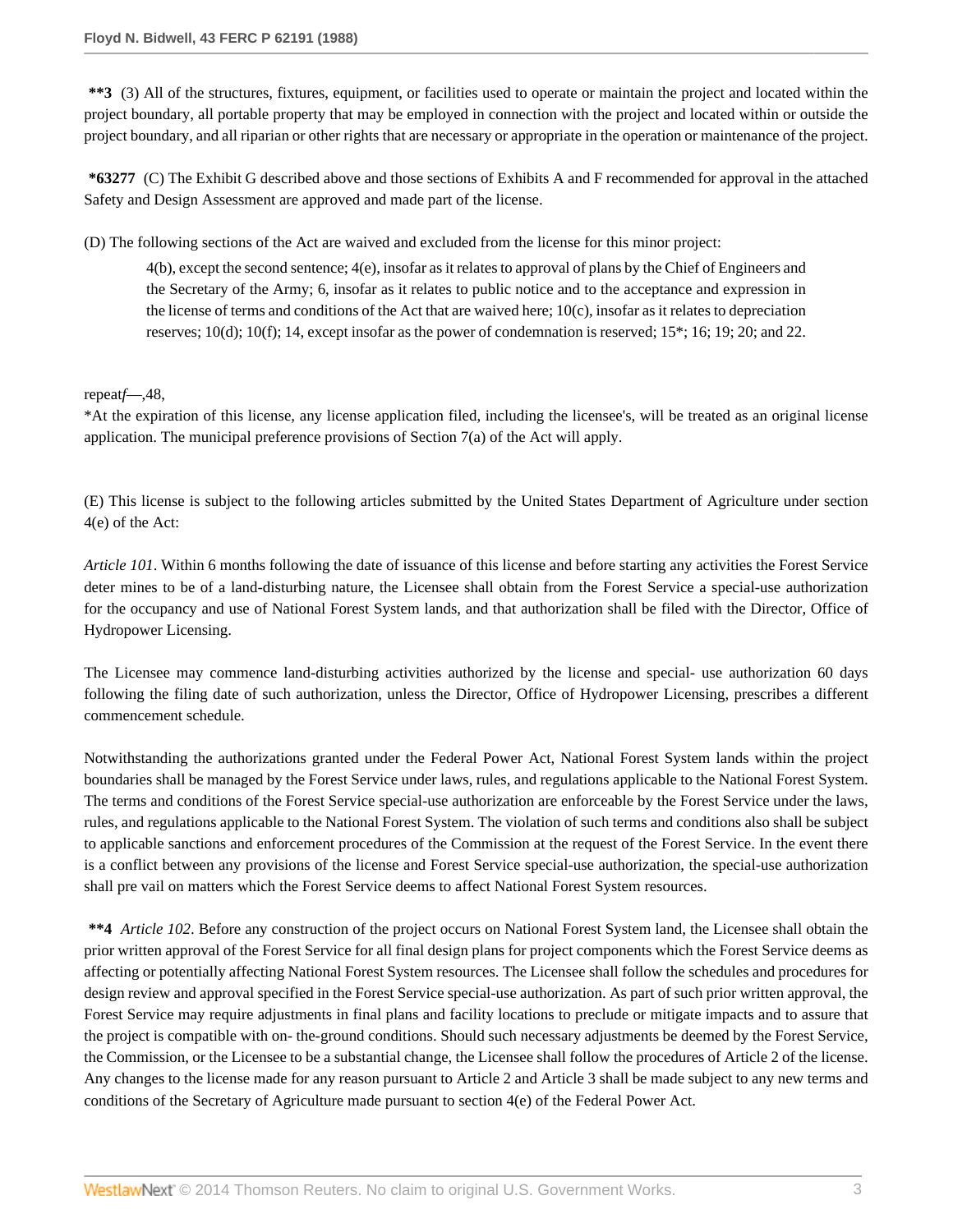*Article 103*. Notwithstanding any license authorization to make changes to the project, the Licensee shall get written approval from the Forest Service prior to making any changes in the location of any constructed project features or facilities, or in the uses of project lands and waters, or any departure from the requirements of any approved exhibits filed with the Commission. Following receipt of such approval from the Forest Service, and at least 60 days prior to initiating any such changes or departure, the Licensee shall file a report with the Commission describing the changes, the reasons for the changes, and showing the approval of the Forest Service for such changes. The Licensee shall file an exact copy of this report with the Forest Service at the same time it is filed with the Commission. This article does not relieve the Licensee from the amendment or other requirements of Article 2 or Article 3 of this License.

*Article 104*. Each year during the 60 days preceding the anniversary date of the license, the Licensee shall consult with the Forest Ser vice with regard to measures needed to ensure protection and development of the natural resource values of the project area. Within 60 days following such consultation, the Licensee shall file with the Commission evidence of the consultation with any recommendations made by the Forest Service. The Commission reserves the right, after notice and opportunity for hearing, to require changes in the project and **\*63278** its operation that may be necessary to accomplish natural resource protection.

*Article 105*. During the construction and operation of the facilities authorized by this license, the Licensee shall maintain each year, below the point of diversion in Lost Creek, a continuous minimum flow of fifteen (15) cubic feet per second (cfs) or the natural flow, which ever is less, as measured below the point of proposed diversion.

**\*\*5** The Licensee may temporarily modify mini mum flows if required by operating emergencies beyond the control of the Licensee. The Licensee may also modify minimum flows for short periods upon written consent of the For est Service.

*Article 106*. The Licensee shall construct, operate, and maintain a guaranteed priority stream flow device as part of the diversion/ intake structure. Required stream maintenance flows listed in Article 105 shall be automatically released through this device, before any flow can be diverted into the conduit. The Licensee shall install a water measurement control section with a continously-recording streamgage, downstream of the point of release of the bypass flow, that will accurately measure the bypass flow. The Licensee shall pro vide a stage discharge chart to the Forest Service prior to commencement of operation of the project. Forest Service approval must be obtained for the design of the bypass mechanism and the design and location of the measuring control section and streamgage prior to construction. The Licensee shall file a report of the streamflow at the gaging station by December 31 of each year for the preceding water year. The report must be filed with the Lassen National Forest.

*Article 107*. Within 1 year following the date of issuance of this license and before starting any activities the Forest Service determines to be of a land-disturbing nature on National For est System land, the Licensee shall file with the Director, Office of Hydropower Licensing, a plan approved by the Forest Service for the control of erosion, stream sedimentation, dust, and soil mass movement.

The Licensee shall not commence activities the Forest Service determines to be affected by the plan until after 60 days following the filing date, unless the Director, Office of Hydropower Licensing, prescribes a different commencement schedule.

*Article 108*. Within 1 year following the date of issuance of this license and at least 60 days before starting any activities the Forest Service determines to be of a land-disturbing nature on National Forest System land, the Licensee shall file with the Director, Office of Hydro power Licensing, a plan approved by the For est Service for oil and hazardous substances storage and spill prevention and cleanup.

At a minimum, the plan must require the Licensee to (1) maintain in the project area, a cache of spill cleanup equipment suitable to contain any spill from the project; (2) to periodically inform the Forest Service of the location of the spill cleanup equipment on National Forest System lands and of the location, type, and quantity of oil and hazardous substances stored in the project area; and (3) to inform the Forest Service immediately of the nature, time, date, location, and action taken for any spill.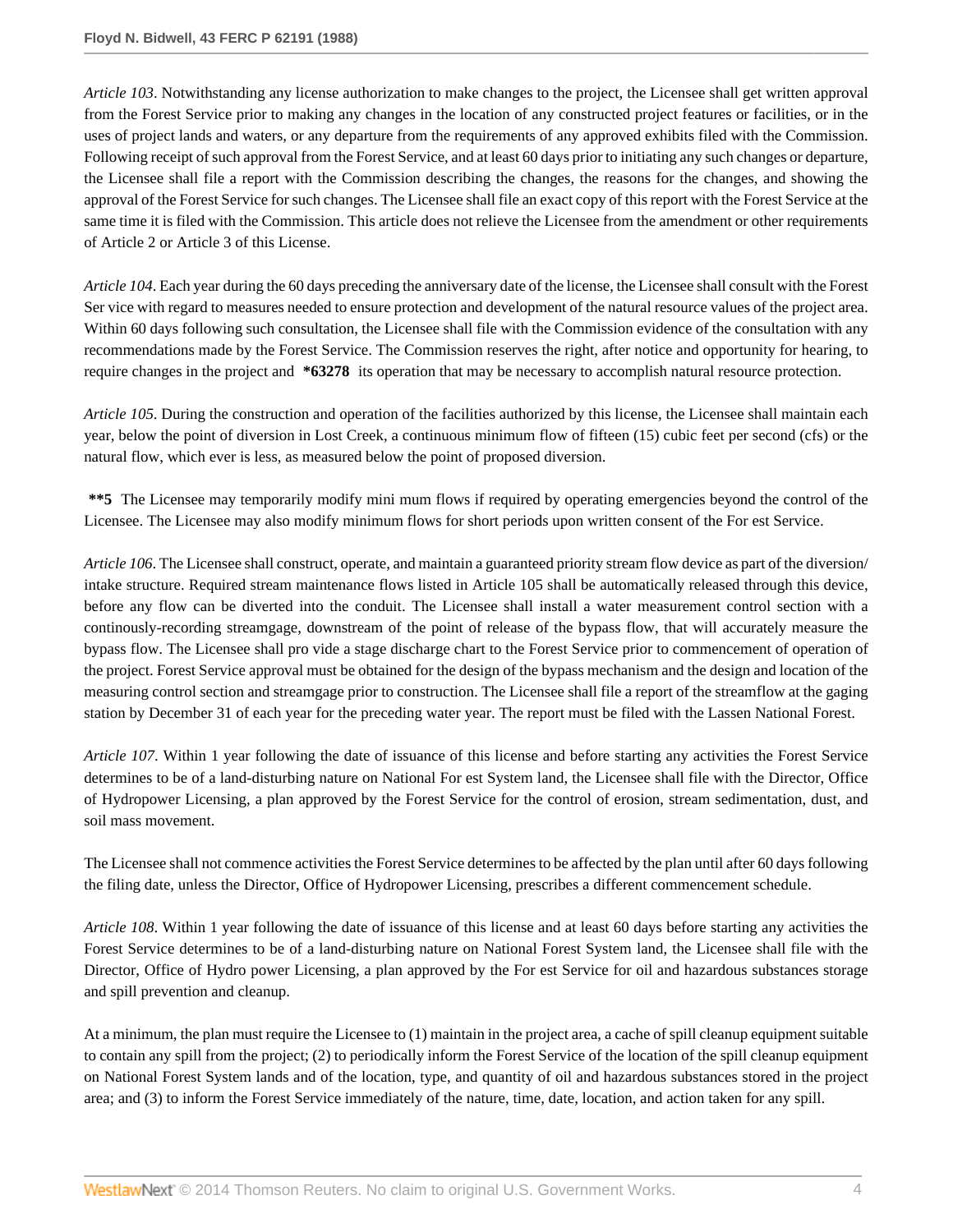The Licensee shall not commence activities the Forest Service determines to be affected by the plan until after 60 days following the filing date, unless the Director, Office of Hydropower Licensing, prescribes a different commencement schedule.

**\*\*6** *Article 109*. Within 1 year following the date of issuance of this license and before starting any activities the Forest Service determines to be of a land-disturbing nature on National For est System land, the Licensee shall file with the Director, Office of Hydropower Licensing, a plan approved by the Forest Service for the storage and/or disposal of excess construction/ tunnel spoils and slide material. At a mini mum, the plan must address contouring of any storage piles to conform to adjacent land forms and slopes, stabilization and rehabilitation of all spoil sites and borrow pits, and prevention of water contamination by leachate and runoff. The plan also must include an implementation schedule and maintenance program.

The Licensee shall not commence activities the Forest Service determines to be affected by the plan until after 60 days following the filing date, unless the Director, Office of Hydropower Licensing, prescribes a different commencement schedule.

*Article 110*. Within 1 year following the date of issuance of this license and before starting any activities the Forest Service determines to be of a land-disturbing nature on National Forest System land, the Licensee shall file with the Director, Office of Hydropower Licensing, a plan approved by the Forest Service for the design and construction of the project facilities in **order** to preserve or enhance its visual character. The plan must consider facility configurations and alignments, building materials, color, conservation of vegetation, landscaping, and screening. Project facilities of concern to this plan include, among other things, clearings, diversion structures, penstocks, pipes, ditches, powerhouses, other buildings, transmission lines and corridors, and access roads.

The Licensee shall not commence activities the Forest Service determines to be affected by the plan until after 60 days following the filing **\*63279** date, unless the Director, Office of Hydropower Licensing, prescribes a different commencement schedule.

*Article 111*. The terms and conditions of the Memorandum of Agreement between Mega Renewables, the USDA Forest Service Pacific Southwest Region, the State Historic Preservation Office of California, and the Pit River Tribal Council concerning access to cultural sites within the project area is hereby incorporated into this license, shall be deemed a term and condition of the Secretary of Agriculture pursuant to section  $4(e)$  of the Federal Power Act, and the Licensee shall abide by the terms of said agreement. Incorporation of the Memorandum of Agreement into the license shall not be construed to limit, replace, or otherwise diminish the authority of the Secretary of Agri culture, acting through the Forest Service, for making additional terms and conditions pursuant to said section 4(e). Notwithstanding any language in the Memorandum of Agreement to the contrary, should there be a conflict between any other provision of this license and said Memorandum of Agreement, the provisions of the Memorandum of Agreement shall prevail on matters which the Forest Service deems as affecting National Forest System resources.

**\*\*7** (F) This license is subject to the articles set forth in Form L-17 (October 1975) [reported at 54 FPC 1896], entitled "Terms and Conditions of License for Minor Project Affecting Lands of the United States", except Article 15. The license is also subject to the following additional articles:

*Article 201*. The licensee shall pay the United States the following annual charges, effective the first day of the month in which this license is issued.

a. For the purpose of reimbursing the United States for the cost of administration of Part I of the Act, a reasonable amount as determined in accordance with the provisions of the Commission's regulations in effect from time to time. The authorized installed capacity for that purpose is 1,470 horsepower.

b. For the purpose of recompensing the United States for the use, occupancy, and enjoyment of 75 acres of its lands, exclusive of the transmission line right- of-way, a reasonable amount as deter mined in accordance with the provisions of the Commission's regulations in effect from time to time.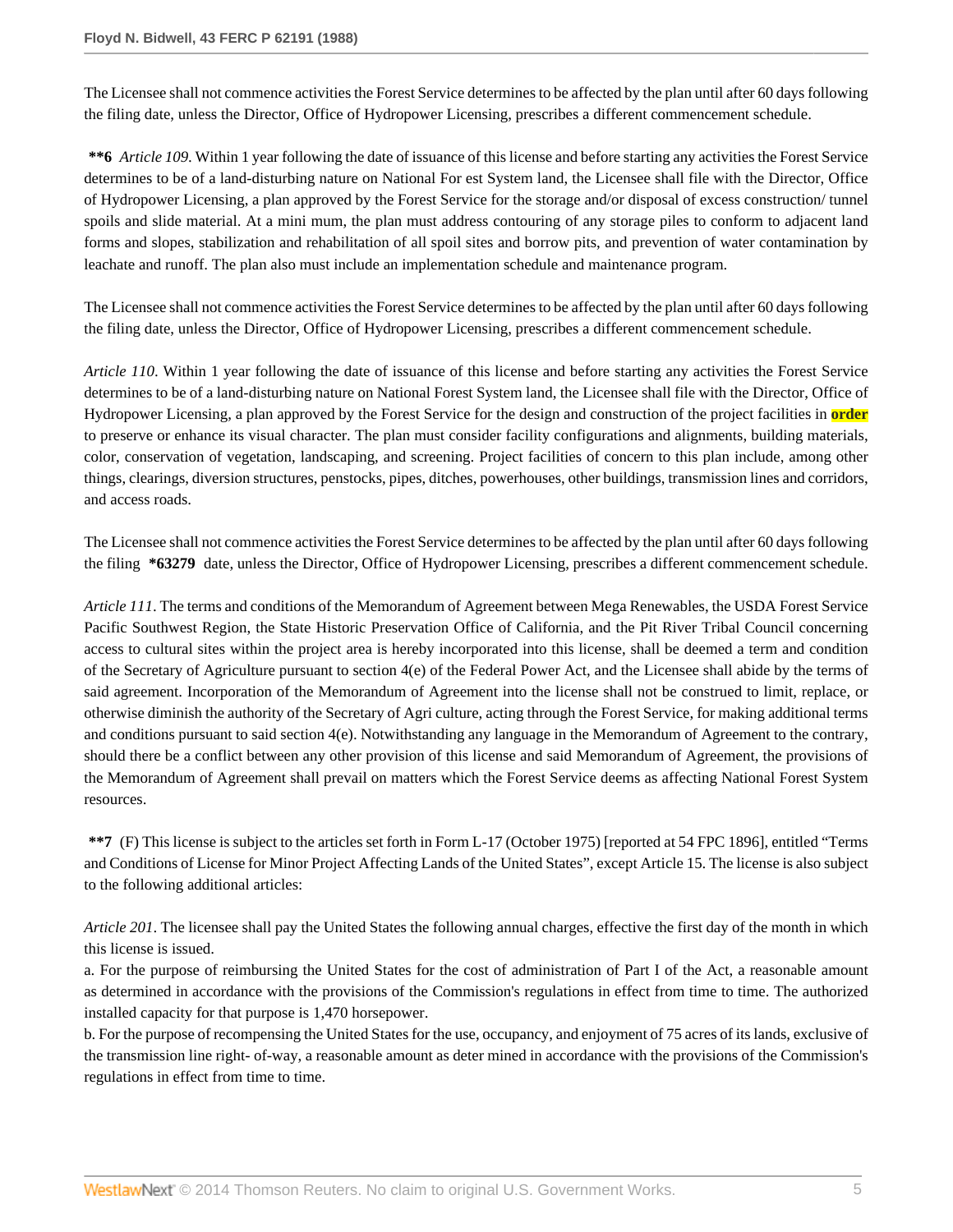c. For the purpose of recompensing the United States for the use, occupancy, and enjoyment of 3 acres of its lands for transmission line right-of-way, a reason able amount as determined in accordance with the provisions of the Commission's regulations in effect from time to time.

*Article 202*. The licensee shall clear and keep clear to an adequate width all lands along open conduits and shall dispose of all temporary structures, unused timber, brush, refuse, or other material unnecessary for the purposes of the project which result from maintenance, operation, or alteration of the project works. In addition, all trees along the periphery of project reservoirs which may die during operations of the project shall be removed. All clearing of lands and disposal of unnecessary material shall be done with due diligence to the satisfaction of the authorized representative of the Commission and in accordance with appropriate federal, state, and local statutes and regulations.

*Article 203*. Within 90 days from the date of this **order**, the licensee must file with the Commission's Secretary one original and one Diazo- type duplicate set of aperture cards, showing each approved exhibit drawing. The originals must be reproduced on silver or gelatin 35-mm microfilm and mounted on Type D (3 1/4#x 7 3/8#) aperture cards. The licensee must also submit at the same time a set of Diazo-type duplicate aperture cards to the Commission's San Francisco Regional Office. The **FERC** drawing number must be shown in the margin below the title block of microfilmed drawings. The top line(s) of each aperture card shall show the appropriate **FERC** Exhibit, Drawing Number, Drawing Title, and the date of this **order**.

*Article 301*. The licensee shall commence construction of project works within 2 years from the issuance date of the license and shall complete construction of the project within 4 years from the issuance date of the license.

*Article 302*. The licensee, at least 60 days prior to start of construction, shall submit one copy to the Commission's Regional Director and two copies to the Director, Division of Dam Safety and Inspections, of the final con tract drawings and specifications for pertinent features of the project, such as water retention structures, powerhouse, and water conveyance structures. The Director, Division of Dam Safety and Inspections, may require changes in the plans and specifications to assure a safe and adequate project.

**\*\*8** *Article 303*. The licensee shall review and approve the design of contractor-designed cofferdams and deep excavations prior to the start of construction and shall ensure that construction of cofferdams and deep excavations is consistent with the approved design. At least 30 days prior to start of construction of the coffer dam, the licensee shall submit to the Commission's Regional Director and the Director, Division of Dam Safety and Inspections, one **\*63280** copy each of the approved cofferdam construction drawings and specifications and the letter(s) of approval.

*Article 304*. The licensee shall within 90 days of completion of construction file, for approval by Commission, revised Exhibits A, F, and G to describe and show the project as built.

*Article 401*. The licensee, after consultation with the Forest Service, the U.S. Fish and Wildlife Service, the California Department of Conservation, the California Department of Fish and Game, and the Soil Conservation Service, and before commencing any project- related land-clearing, land-disturbing, or spoil-producing activities, shall file for Commission approval a plan to control erosion, dust, and slope stability and to minimize the quantity of sediment or other potential water pollutants resulting from project construction, spoil disposal, and project operation and maintenance. The Commission reserves the authority to require changes to the plan. No project-related land-clearing, land-disturbing, or spoil-producing activities shall begin until the licensee is notified that the plan complies with the requirements of this article. The plan shall be based on actualsite geological, soil, slope, and groundwater conditions and on the final project design, and shall include detailed descriptions of the actual-site conditions, detailed descriptions and functional design drawings of control measures, topographic map locations of all control measures, a specific implementation schedule, specific details of monitoring and maintenance programs for the project construction period and for project operation, and a schedule for periodic review of the plan and for making any necessary revisions to the plan. The licensee shall include in the filing documentation of consultation with the agencies before preparing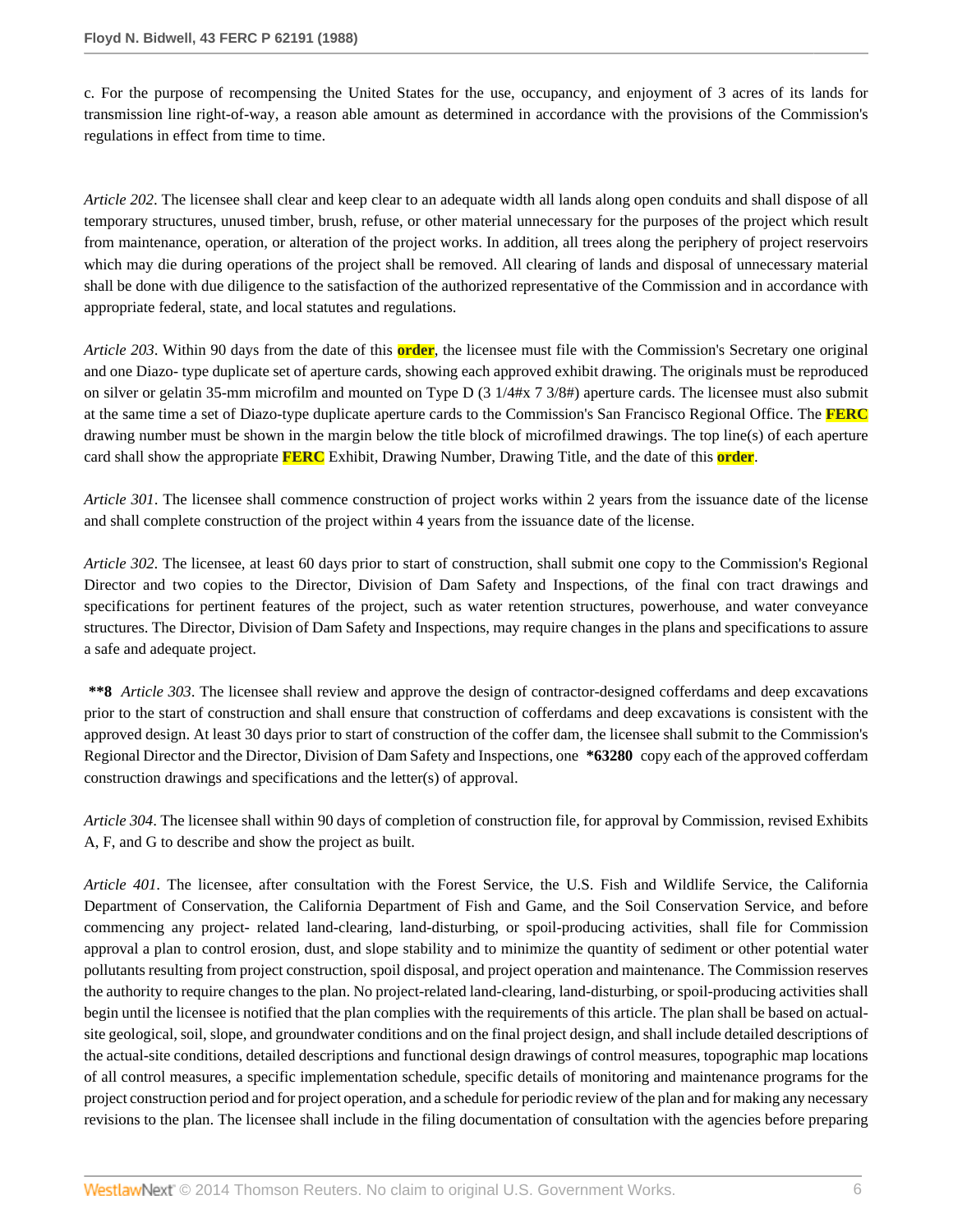the plan, copies of agency comments or recommendations on the completed plan after it has been prepared and provided to the agencies, and specific descriptions of how all agency comments and recommendations are accommodated by the plan. The licensee shall allow a reasonable time frame, in no case less than 30 days, for agencies to comment and make recommendations prior to filing the plan. If the licensee disagrees with any agency recommendations, the licensee shall provide a discussion of the reasons for disagreeing, based on actual-site geological, soil, and groundwater conditions.

*Article 402*. The licensee shall consult with the California Department of Fish and Game (DFG) and the U.S. Fish and Wildlife Service (FWS) on the final design of the intake structure and fish screening, and within 6 months from the date of issuance of this license, shall file for Commission approval functional design drawings of the fish screening structure for the Lost Creek No. 1 Hydroelectric Project. The filing shall document consultation with the DFG and the FWS and shall include the agencies' comments on the drawings. The Commission reserves the right to require changes to the functional design drawings of the intake structure and fish screening. The licensee shall receive Commission approval of the design drawings before starting project construction, and shall install the fish screens before starting project operation.

**\*\*9** *Article 403*. The licensee, after consultation with the U.S. Fish and Wildlife Service, the California Department of Fish and Game, and the Forest Service, and within 1 year from the date of issuance of this license, shall file a transmission line design plan, prepared in accordance with the guidelines set forth in "Suggested Practices for Raptor Protection on Power Lines", Raptor Research Report No. 4, Raptor Research Foundation, Inc., 1981. The plan shall include detailed design drawings of the transmission line, clearly showing phase- spacing, configuration, and grounding practices, a construction schedule, and agency comments on the adequacy of the design plan. Unless the Director, Office of Hydropower Licensing, instructs otherwise, the licensee may commence construction 90 days after filing the plan.

*Article 404*. The licensee, before starting any land-clearing or ground-disturbing activities associated with the project, shall implement the cultural resources management plan to avoid and to minimize impacts to Rainbow Falls, Old Man Cave, and Double Springs cultural resource sites, as described in Enclosure V of the letter from the Forest Service (FS), filed with the Commission on December 10, 1987. The plan shall be implemented in a manner satisfactory to the California State Historic Preservation Officer (SHPO) and the FS. After construction of the project and 60 days before any commercial operation of the project, the licensee shall file for Commission approval copies of letters from the SHPO and the FS indicating that the cultural resources management plan has been implemented in a satisfactory manner. No commercial operation shall begin until the licensee is notified that this filing has been approved. The licensee shall make funds available in a reasonable amount for implementation of the plan. If the licensee, the SHPO, and the FS cannot agree on the amount of money to be spent for implementation of the plan, the Commission reserves the right to require the licensee to conduct the necessary work at the licensee's own expense.

*Article 405*. The licensee, before starting any land-clearing or land-disturbing activities **\*63281** within the project boundaries, other than those specifically authorized in this license, shall consult with the California State Historic Preservation Officer (SHPO) and the Forest Service (FS), and shall file with the Commission a cultural resources management plan, prepared by a qualified cultural resource specialist. If the licensee discovers previously unidentified archeological or historic properties during the course of constructing or developing project works or other facilities at the project, the licensee shall stop all land-clearing and land- disturbing activities in the vicinity of the properties, shall consult with the SHPO and the FS, and shall file with the Commission a new cultural resources management plan, pre pared by a qualified cultural resource specialist.

Either management plan shall include the following: (1) a description of each discovered property, indicating whether it is listed on or eligible to be listed on the *National Register of Historic Places*; (2) a description of the potential effect on each discovered property; (3) pro posed measures for avoiding or mitigating effects; (4) documentation of the nature and extent of consultation; and (5) a schedule for mitigating effects and conducting additional studies. The Commission may require changes to the plan.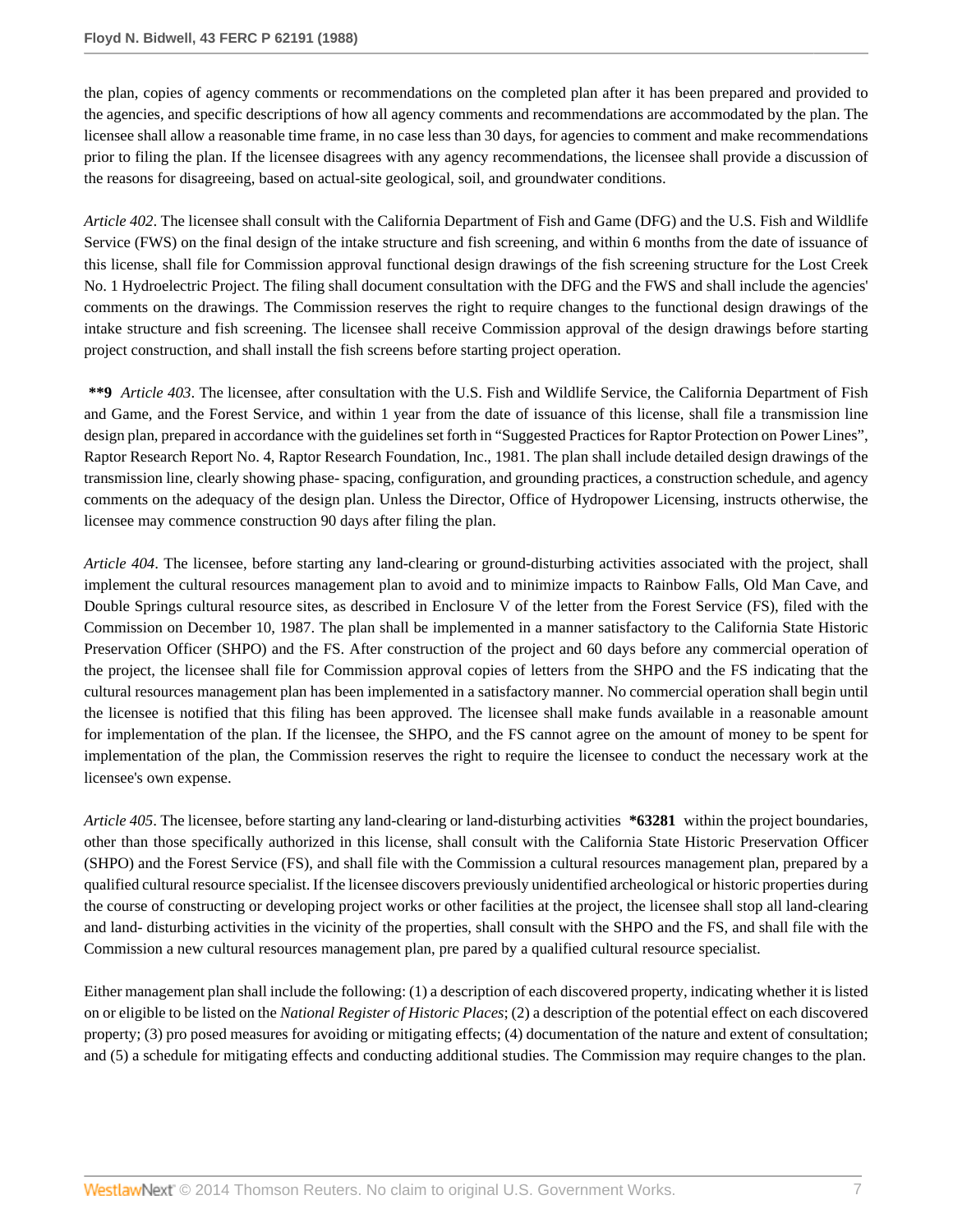**\*\*10** The licensee shall not begin land-clearing or land-disturbing activities, other than those specifically authorized in this license, or resume such activities in the vicinity of a property discovered during construction, until informed that the requirements of this article have been fulfilled.

*Article 406*. (a) In accordance with the provisions of this article, the licensee shall have the authority to grant permission for certain types of use and occupancy of project lands and waters and to convey certain interests in project lands and waters for certain types of use and occupancy, without prior Commission approval. The licensee may exercise the authority only if the proposed use and occupancy is consistent with the purposes of protecting and enhancing the scenic, recreational, and other environmental values of the project. For those purposes, the licensee shall also have continuing responsibility to supervise and control the use and occupancies for which it grants permission, and to monitor the use of, and ensure compliance with the covenants of the instrument of conveyance for, any interests that it has conveyed under this article. If a permitted use and occupancy violates any condition of this article or any other condition imposed by the licensee for protection and enhancement of the project's scenic, recreational, or other environmental values, or if a covenant of a conveyance made under the authority of this article is violated, the licensee shall take any lawful action necessary to correct the violation. For a permitted use or occupancy, that action includes, if necessary, cancelling the permission to use and occupy the project lands and waters and requiring the removal of any non-complying structures and facilities.

(b) The types of use and occupancy of project lands and waters for which the licensee may grant permission without prior Commission approval are: (1) landscape plantings; (2) non- commercial piers, landings, boat docks, or similar structures and facilities that can accommodate no more than 10 watercraft at a time and where said facility is intended to serve single-family type dwellings; and (3) embankments, bulkheads, retaining walls, or similar structures for erosion control to protect the existing shoreline. To the extent feasible and desirable to protect and enhance the project's scenic, recreational, and other environmental values, the licensee shall require multiple use and occupancy of facilities for access to project lands or waters. The licensee shall also ensure, to the satisfaction of the Commission's authorized representative, that the use and occupancies for which it grants permission are maintained in good repair and comply with applicable state and local health and safety requirements. Before granting permission for construction of bulkheads or retaining walls, the licensee shall: (1) inspect the site of the proposed construction, (2) consider whether the planting of vegetation or the use of riprap would be adequate to control erosion at the site, and (3) determine that the proposed construction is needed and would not change the basic contour of the reservoir shoreline. To implement this paragraph (b), the licensee may, among other things, establish a program for issuing permits for the specified types of use and occupancy of project lands and waters, which may be subject to the payment of a reasonable fee to cover the licensee's costs of administering the permit program. The Commission reserves the right to require the licensee to file a description of its standards, guidelines, and procedures for implementing this paragraph (b) and to require modification of those standards, guidelines, or procedures.

**\*\*11** (c) The licensee may convey easements or rights-of-way across, or leases of, project lands for: (1) replacement, expansion, realignment, or maintenance of bridges and roads for which all necessary state and federal approvals have been obtained; (2) storm drains and water mains; (3) sewers that do not discharge into project waters; (4) minor access roads; (5) tele phone, gas, and electric utility distribution lines; (6) non-project overhead electric trans **\*63282** mission lines that do not require erection of support structures within the project boundary; (7) submarine, overhead, or underground major telephone distribution cables or major electric distribution lines (69-kV or less); and (8) water intake or pumping facilities that do not extract more than one million gallons per day from a project reservoir. No later than January 31 of each year, the licensee shall file three copies of a report briefly describing for each conveyance made under this paragraph (c) during the prior calendar year, the type of interest conveyed, the location of the lands subject to the conveyance, and the nature of the use for which the interest was conveyed.

(d) The licensee may convey fee title to, easements or rights-of-way across, or leases of project lands for: (1) construction of new bridges or roads for which all necessary state and federal approvals have been obtained; (2) sewer or effluent lines that discharge into project waters, for which all necessary federal and state water quality certification or permits have been obtained; (3) other pipelines that cross project lands or waters but do not discharge into project waters; (4) non-project over head electric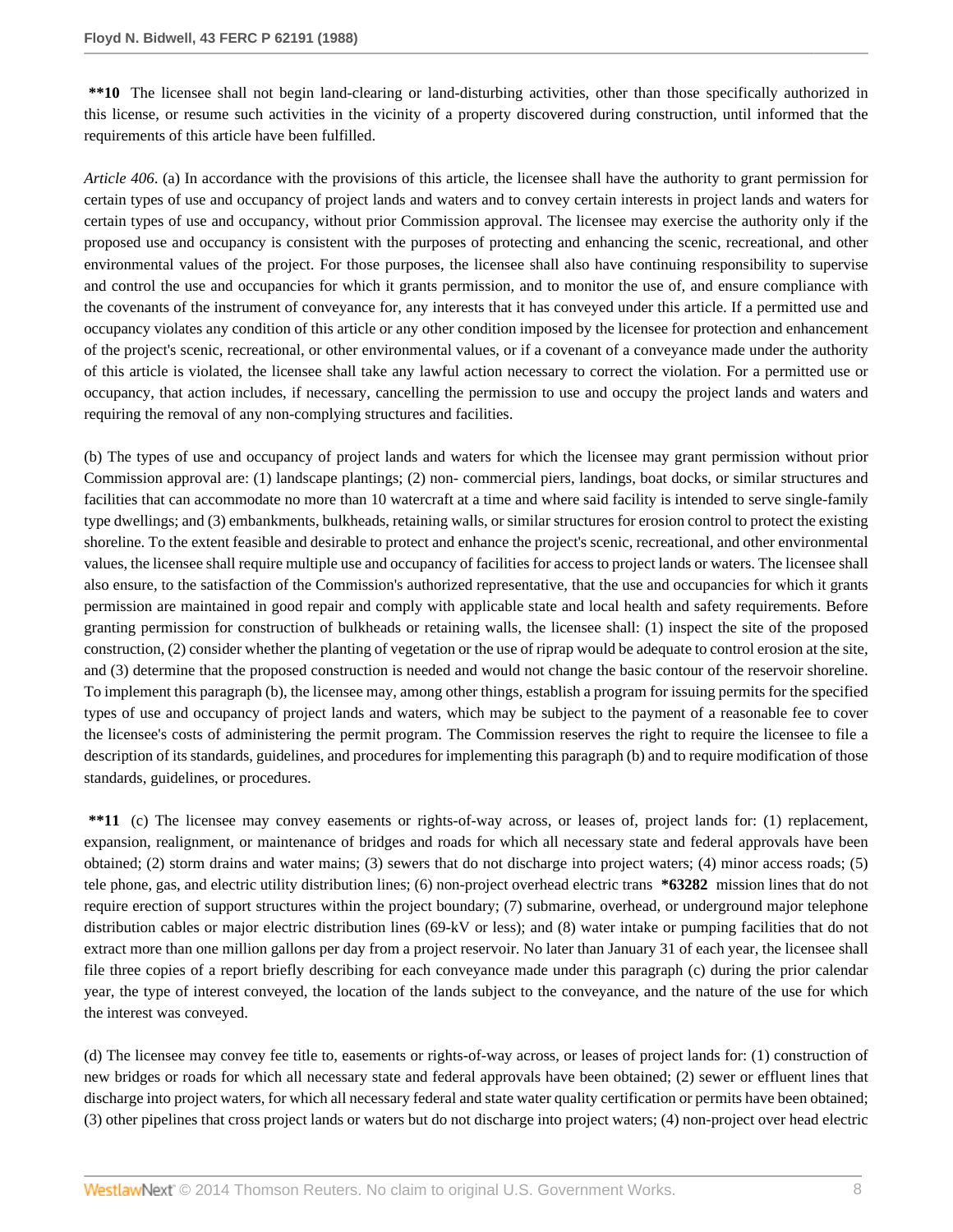transmission lines that require erection of support structures within the project boundary, for which all necessary federal and state approvals have been obtained; (5) private or public marinas that can accommodate no more than 10 watercraft at a time and are located at least one-half mile from any other private or public marina; (6) recreational development consistent with an approved Exhibit R or approved report on recreational resources of an Exhibit E; and (7) other uses, if: (i) the amount of land conveyed for a particular use is five acres or less; (ii) all of the land conveyed is located at least 75 feet, measured horizontally, from the edge of the project reservoir at normal maximum surface elevation; and (iii) no more than 50 total acres of project lands for each project development are conveyed under this clause  $(d)(7)$  in any calendar year. At least 45 days before conveying any interest in project lands under this paragraph (d), the licensee must submit a letter to the Director, Office of Hydropower Licensing, stating its intent to convey the interest and briefly describing the type of interest and location of the lands to be conveyed (a marked Exhibit G or K map may be used), the nature of the proposed use, the identity of any federal or state agency official consulted, and any federal or state approvals required for the proposed use. Unless the Director, within 45 days from the filing date, requires the licensee to file an application for prior approval, the licensee may convey the intended interest at the end of that period.

**\*\*12** (e) The following additional conditions apply to any intended conveyance under paragraph (c) or (d) of this article:

(1) Before conveying the interest, the licensee shall consult wit h federal and state fish and wildlife or recreation agencies, as appropriate, and the State Historic Preservation Officer.

(2) Before conveying the interest, the licensee shall determine that the proposed use of the lands to be conveyed is not inconsistent with any approved Exhibit R or approved report on recreational resources of an Exhibit E; or, if the project does not have an approved Exhibit R or approved report on recreational resources, that the lands to be conveyed do not have recreational value.

(3) The instrument of conveyance must include covenants running with the land adequate to ensure that: (i) the use of the lands conveyed shall not endanger health, create a nuisance, or otherwise be incompatible with overall project recreational use; and (ii) the grantee shall take all reasonable precautions to ensure that the construction, operation, and maintenance of structures or facilities on the conveyed lands will occur in a manner that will protect the scenic, recreational, and environ mental values of the project.

(4) The Commission reserves the right to require the licensee to take reasonable remedial action to correct any violation of the terms and conditions of this article, for the protection and enhancement of the project's scenic, recreational, and other environmental values.

(f) The conveyance of an interest in project lands under this article does not in itself change the project boundaries. The project boundaries may be changed to exclude land conveyed under this article only upon approval of revised Exhibit G or K drawings (project boundary maps) reflecting exclusion of that land. Lands conveyed under this article will be excluded from the project only upon a determination that the lands are not necessary for project purposes, such as operation and maintenance, flowage, recreation, public access, protection of environmental resources, and shoreline control, including shoreline aesthetic values. Absent extraordinary circumstances, proposals to exclude lands conveyed under this article from the project shall be consolidated for consideration when revised Exhibit G or K drawings would be filed for approval for other purposes.

(g) The authority granted to the licensee under this article shall not apply to any part of the public lands and reservations of the United States included within the project boundary.

(G) The licensee shall serve copies of any Commission filing required by this **order** on **\*63283** any entity specified in this **order** to be consulted on matters related to that filing. Proof of service on these entities must accompany the filing with the Commission.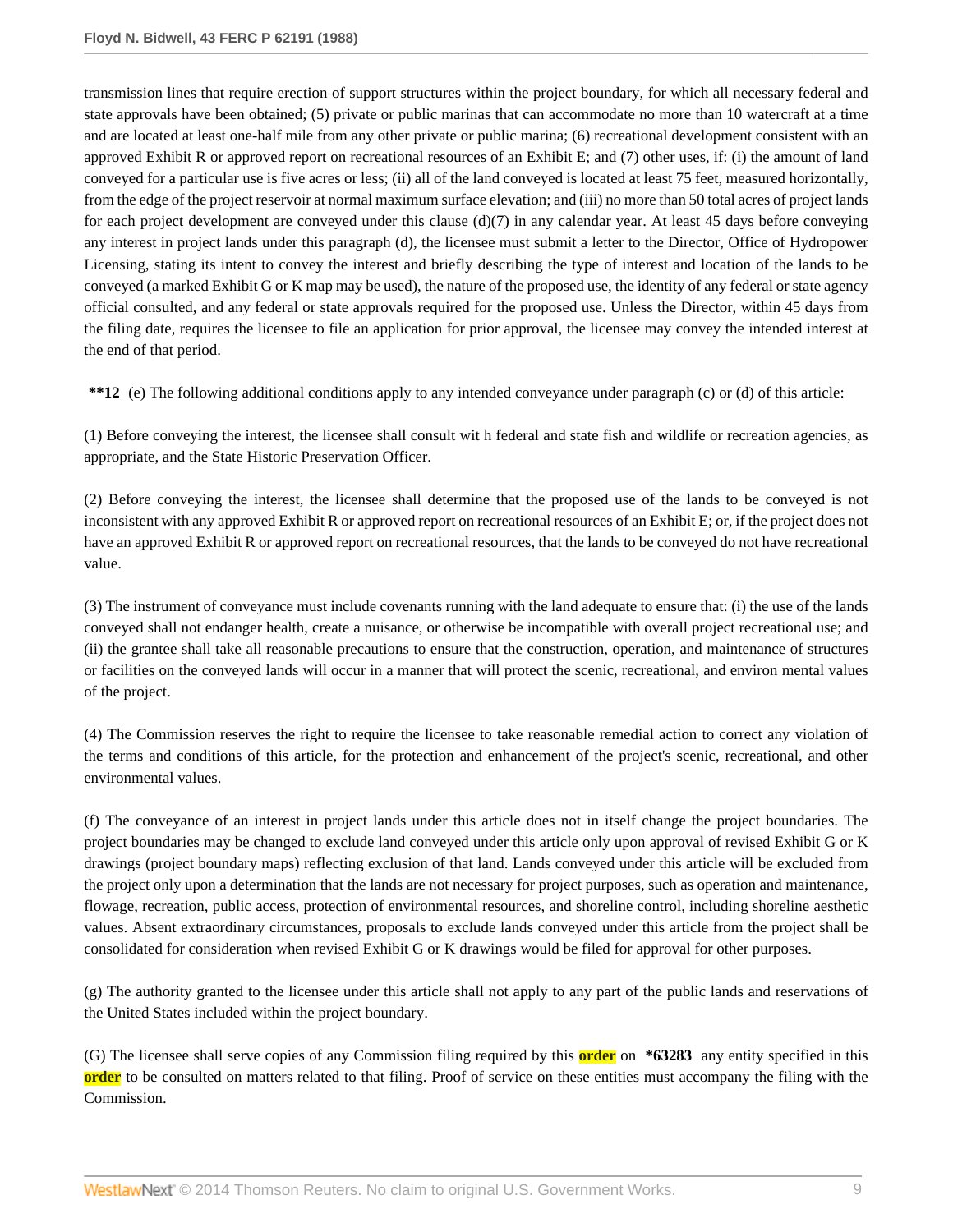(H) This **order** is issued under authority dele gated to the Director and is final unless appealed under Rule 1902 to the Commission by any party within 30 days from the issuance date of this **order**. Filing an appeal does not stay the effective date of this **order** or any date specified in this **order**. The licensee's failure to appeal this **order** shall constitute acceptance of the license.

## Environmental Assessments [1](#page-20-0)

**\*\*13** Federal Energy Regulatory Commission

Office of Hydropower Licensing, Division of Environmental Analysis

Date: February 19, 1987

Project Name: Lost Creek No. 1 Hydroelectric Project

**FERC** Project No. **3863**-001

### *A. Application*

- 1. Application type: Minor License, Date filed: 9/3/82
- 2. Applicant: Floyd N. Bidwell
- 3. Water body: Lost Creek; River basin: Pit
- 4. Nearest city or town: Burney
- 5. County: Shasta; State: California
- *B. Purpose and Need for Action*

#### 1. Purpose.

The proposed project would provide an estimated average of 5,760 000 kilowatthours (kWh) of electrical energy per year to the Pacific Gas and Electric Company or other area utilities.

2. Need for power.

The power from the project would be useful in meeting a small portion of the need for power projected by the Western Systems Coordinating Council (WSCC) for the California- Southern Nevada area of the WSCC region. From the time the project goes on-line (commercial operation), it would be available to displace fossil-fueled electric power generation in the WSCC region, thus conserving nonrenew able fossil fuels and reducing the emission of noxious byproducts caused by the combustion of fossil fuels.

## *C. Proposed Project and Alternatives*

#### 1. Description of the proposed action.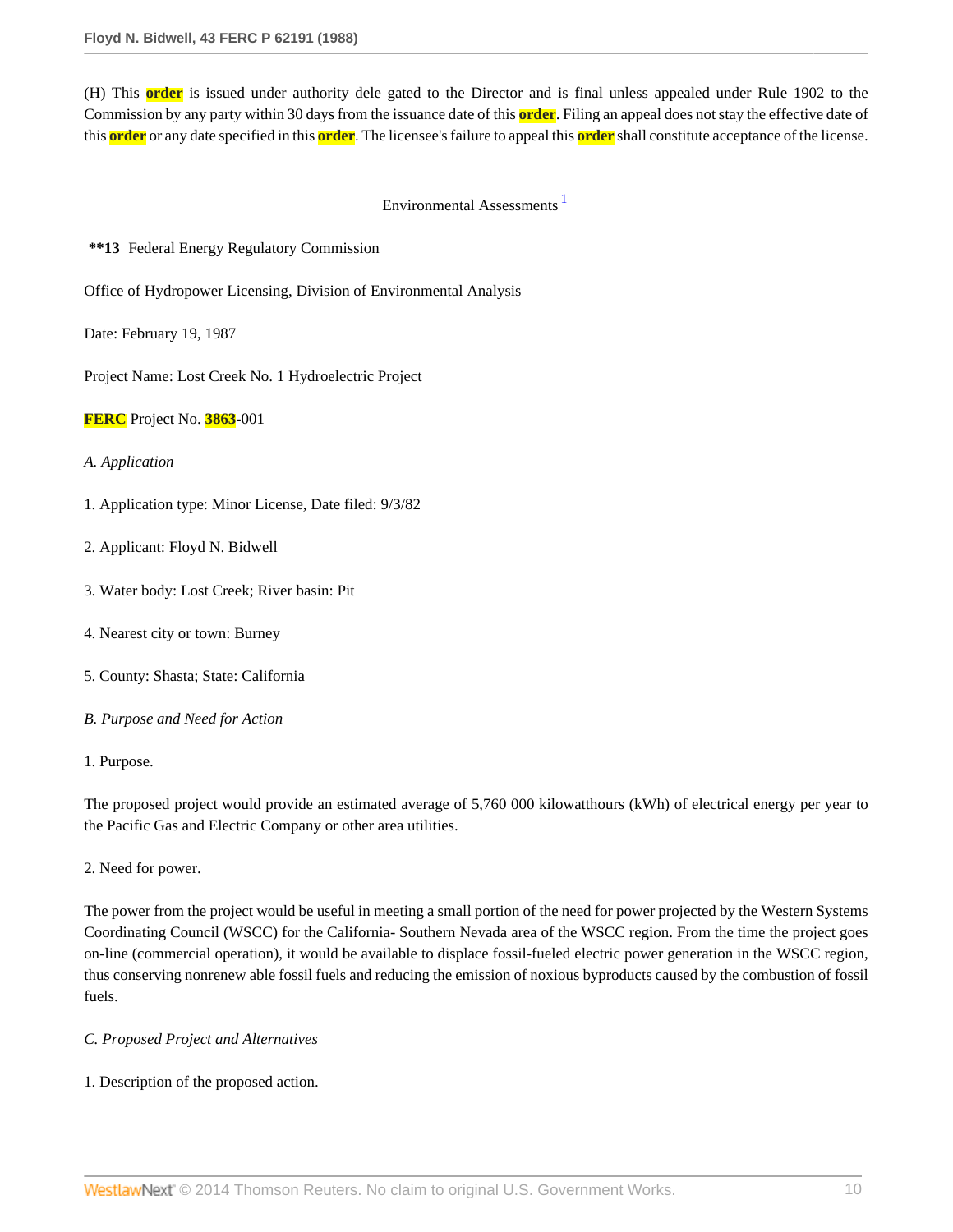The proposed project would consist of the following facilities: (1) a 6-foot-high, 26-foot- long concrete diversion structure; (2) a 48-foot- long, 20-foot-wide, and 15-foot-high buried intake structure; (3) a 2,700-foot-long, 51-inch-diameter steel penstock; (4) a powerhouse containing a single generating unit with a total installed capacity of 1,100 kilowatts (kW); (5) a 60-foot-long tailrace conduit; (6) a 2,000-foot- long *12-kilovolt (kV) transmission line*; and (7) appurtenant facilities.

2. Applicant's proposed mitigative measures.

a. Construction.

The applicant proposes to minimize construction impacts by using the following measures: (1) wet down or cover the soil with protective materials to impede erosion; (2) use mulch or reseed to protect denuded slopes as soon as practical following active work; and (3) reseed all denuded slopes with plant species which are of value to wildlife.

b. Operation.

The applicant proposes to minimize operation impacts by using the following measures: (1) design and construct the transmission line to avoid or minimize electrocution of large rap tors; (2) operate the project in a run-of-river mode to protect the flow-dependent resources of the creek; (3) screen the intake structure to protect resident trout moving downstream through the project area; and (4) release a year-round continuous minimum flow of 15 cubic feet per second (cfs), or inflow to the project, whichever is less, to protect fishery resources immediately downstream of the dam.

3. Federal lands affected.

Yes; agency: Forest Service (FS); acreage = 75;

The federal land management agency has provided conditions by letter dated: 7/15/83 and 12/9/87 (attachment).

Remarks: The FS first provided comments in response to the application for license dated 9-3-82. It then provided comments in response to the amendment to application for license dated 2-19-87.

**\*\*14** 4. Alternatives to the proposed project.

a. No reasonable action alternatives have been found.

b. Alternative of no action.

No action, denial of a license, would preclude the applicant from constructing the proposed project. No action would involve no alterations to the existing environment and would preclude the applicant from producing electrical power at the site.

**\*63284** *D. Consultation and Compliance*

1. Fish and wildlife consultation (Fish & Wildlife Coordination Act).

a. U.S. Fish & Wildlife Service (FWS): Yes.

b. State(s): Yes.

c. National Marine Fisheries Service (NMFS): No.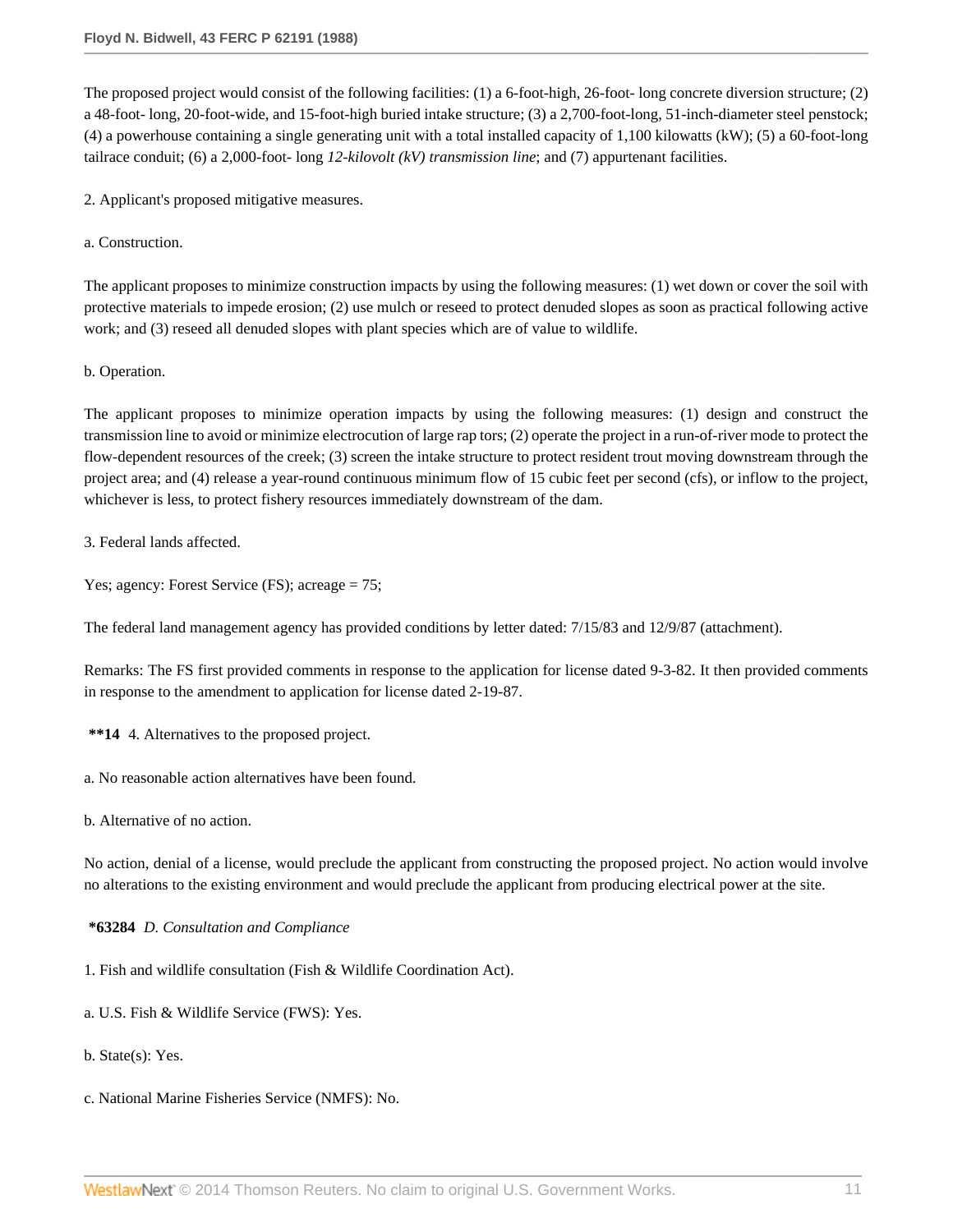- 2. Section 7 consultation (Endangered Spe cies Act).
- a. Listed species: None.
- b. Consultation: Not required.
- 3. Section 401 certification (Clean Water Act).

Required; the applicant requested § 401 certification on 10/19/82.

Waived; section 401 certification is waived if not acted upon by the certifying agency within 1 year from the date of the certifying agency's receipt of the request (See Commission **Order** No. 464, issued February 11, 1987) [*FERC Statutes and Regulations* ¶30,730].

- 4. Cultural resource consultation (Historic Preservation Act).
- a. State Historic Preservation Officer (SHPO): Yes.
- b. National Park Service (NPS): Yes.
- c. *National Register* status: Eligible or listed.
- d. Council: Completed: 12/3/87.
- e. Further consultation: Not required.

Remarks: Three historic sites in the project vicinity are eligible (letter from Paul F. Barker, Regional Forester, Forest Service, Pacific Southwest Region, San Francisco, California, December 9, 1987).

5. Recreational consultation (Federal Power Act).

- a. U.S. Owners: Yes.
- b. NPS: Yes.
- c. State(s): No.
- 6. Wild and scenic rivers (Wild and Scenic Rivers Act).
- Status: None.

7. LWCFA lands and facilities (Land and Water Conservation Fund Act).

Status: None.

## *E. Comments*

1. The following agencies and entities provided comments on the application or filed a motion to intervene in response to the public notice dated 3/15/83.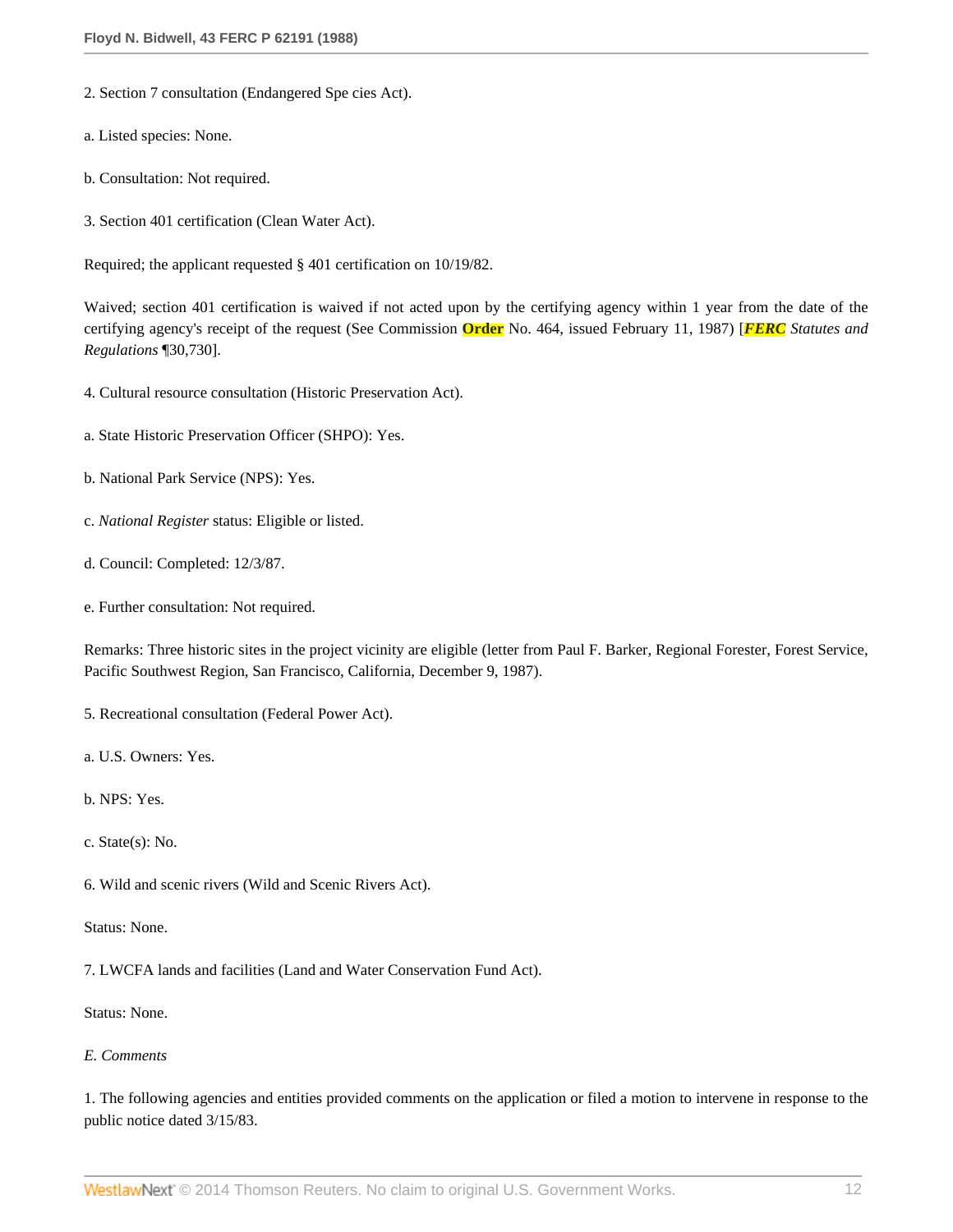#### *Commenting agencies and other entities—Date of letter*

The Resources Agency of California— 5/17/83

Department of the Interior—5/23/83

Forest Service—7/15/83

Sierra Club, Mother-Lode Chapter, and Northern California Council of Fly Fishing Clubs—5/12/83

California Department of Game and Fish— 2/25/87

Forest Service—12/9/87 Sierra Club, Mother-Lode Chapter, and Northern California Council of Fly Fishing Clubs—9/17/87

*Motions to intervene—Date of motion*

Pit River Tribe of Indians—5/19/83

2. The applicant responded to the comments or motion(s) to intervene by letter(s) dated 8/15/83, and 10/17/83.

*F. Affected Environment*

1. General description of the locale.

The proposed project is located within the Lassen National Forest on Lost Creek 15 miles southwest of Burney and 18 miles south of Fall River Mills in Shasta County in northern California.

2. Descriptions of the resources in the project impact area (Source: Lost Creek No. 1 Hydroelectric Project, filed 9/13/82, application, exhibit E, unless otherwise indicated).

a. *Geology and soils*: The proposed project would be located at the western edge of a large, uplifted fault block of lava flow bedrock. The western edge of the block is characterized by a prominent north-south trending cliff, with the fault that bounds the western edge of the block also extending north and south along the base of the cliff. The proposed project facilities would be constructed in a steep, rugged canyon cut by Lost Creek into the western edge of the fault block. The canyon walls consist of steep, blocky talus slopes. The canyon floor, including the diversion dam and intake sites, is also covered by large blocks of the talus rock. Most of the proposed penstock would follow a moderate to gently sloping blocky bench that lies along the base of the steeper talus. The materials in the bench are commonly large blocks with little or no interblock matrix. The lower section of the penstock would pass out of the mouth of the canyon and traverse the relatively flat can yon-mouth alluvial fan to the powerhouse. The fan deposits consist typically of boulders in a sand and gravel matrix (Source: Northern Geotechnical Incorporated, 1986).

**\*\*15** b. *Streamflow*: Lost Creek originates from lava tube springs rising from the floor of Lost Creek canyon. After flowing on the surface for 8 miles, the creek enters the porous lava deposits.

**\*63285** low flow: 33.5 cfs; flow parameter: average flow for dry years

high flow: 80.7 cfs; flow parameter: average flow for wet years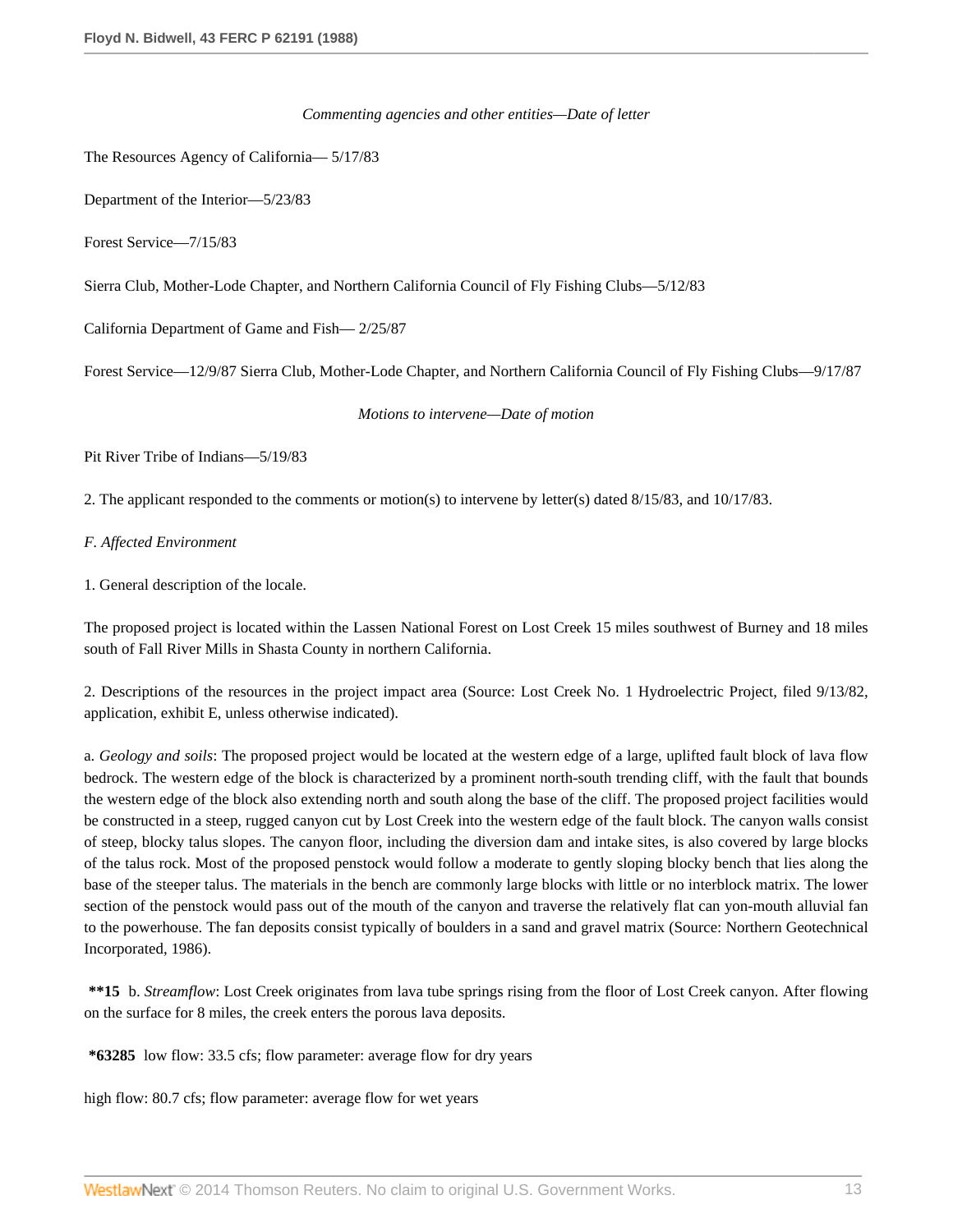average flow: 57.2 cfs.

c. *Water quality*: The water in Lost Creek is of excellent quality, as would be expected in a high-gradient mountain stream. Water temperatures are very cold, consistently ranging from 40 to 45 degrees Fahrenheit.

d. *Fisheries*:

Anadromous: Absent.

Resident: Present.

e. *Vegetation*: (Source: Floyd N. Bidwell, 1987).

*Cover type—Dominant species*

Northern Sierra yellow pine forest—Over story-western juniper, Jeffrey pine, digger pine, California black oak; Understorymanzanita, antelope bitterbrush, mountain mahogany, squaw bush, poison oak, sagebrush, ceanothus

riparian—willow, white alder, black cotton wood, choke cherry, aspen, incense cedar, white fir

f. *Wildlife*: Game species present in the project area which are important for their recreational value are mule deer, black bear, western gray squirrel, mountain quail, and mourning dove. Common furbearers are coyote, raccoon, bobcat, long-tailed weasel, striped skunk, and gray fox. Other species are California ground squirrel, yellow pine chipmunk, red-tailed hawk, cooper's hawk, western rattlesnake, and western toad (Source: Floyd N. Bidwell, 1987).

#### g. *Cultural*:

There are properties listed, or eligible for listing, on the *National Register of Historic Places* in the area of the project's potential environmental impact.

Description: The three eligible sites are significant because of their religious significance to local residents of the Pit River Indian Tribe. The sites which are a waterfall, a cave, and a spring, are natural features of the environ ment. No other eligible or listed sites would be affected. A cultural resources survey has been completed for the project area (letter from Paul F. Barker, Regional Forester, Forest Service, Pacific Southwest Region, San Francisco, California, December 9, 1987).

h. *Visual quality*: The characteristic land scape of the proposed project is a Northern Sierra yellow pine forest mixed with open grazing lands. Lost Creek is a rough and tumbling stream falling through an escarpment of dark colored lava rocks and talus slopes. Rainbow Falls is immediately upstream of the proposed diversion and intake structure and is an attractive waterfall over lava rock formations.

i. *Recreation*: Recreation use of the proposed project area is limited to occasional hiking and a small amount of angling in Lost Creek.

j. *Land use*: The lands immediately adjacent to Lost Creek, throughout the proposed project's zone of influence, are chiefly used for limited recreational purposes. Recent land use of the more level terrain consists of open pasture for cattle grazing.

k. *Socioeconomics*: The total resident population of Shasta County increased as follows: 77,640 in 1970; 115,613 in 1980; and an estimated 133,100 as of July 1, 1986. The county's economy is based upon farming; lumbering and the manufacture of lumber, wood products, and paper; the production of household chemicals, boats, medical instruments, communication equipment,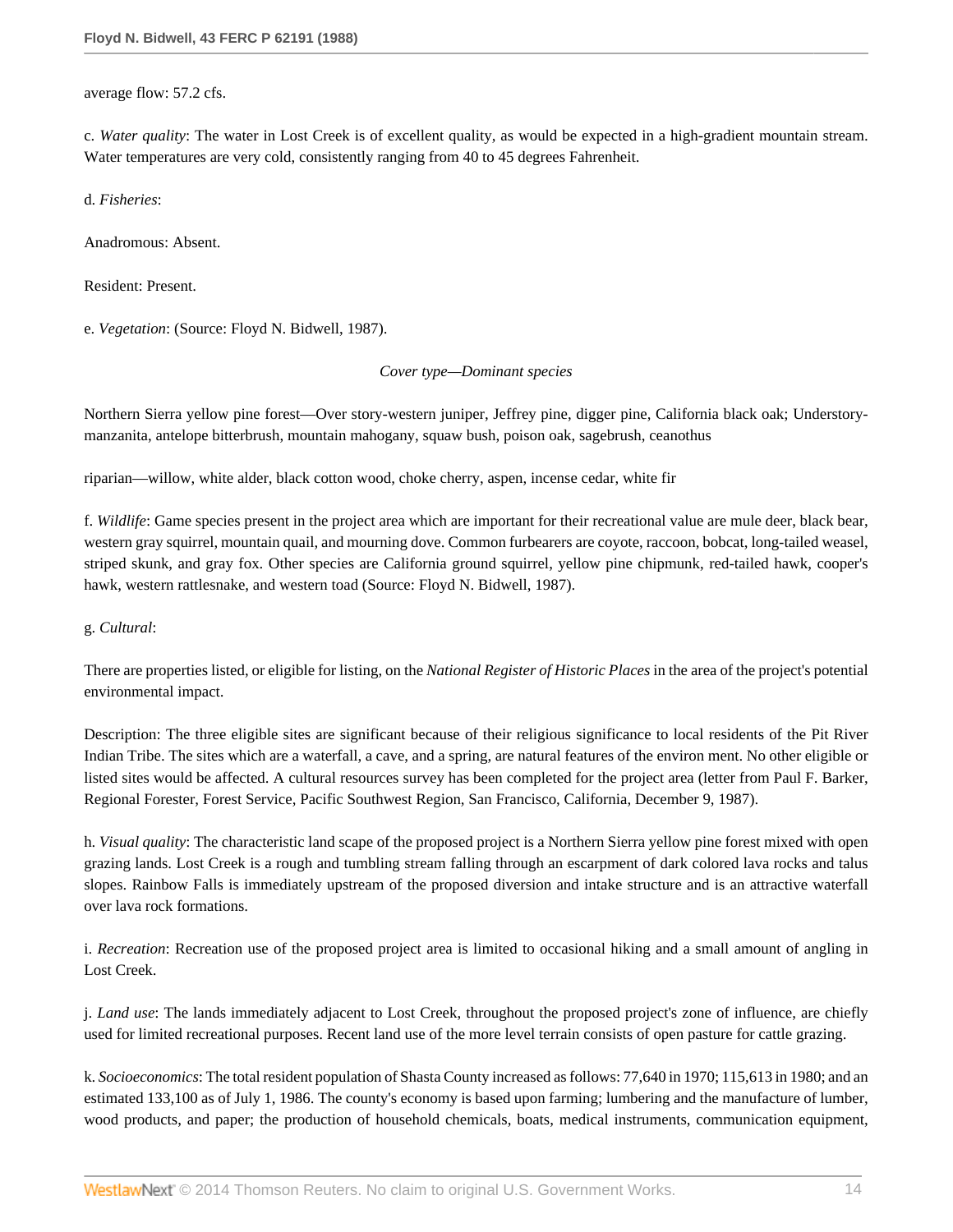and other products; outdoor recreation and tourism; and the provision of retail commodities, financial services, insurance, and personal services to residents of Lassen, Tehana, Trinity, Modoc, and Siskiyou Counties by business establishments in the Redding area (personal communication, Linda Kehm, Statis tical Information Assistant, and Gerald Foyer, Statistician, Bureau of the Census, Suitland, Maryland, December 4, 1987).

## *G. Environmental Issues and Proposed Resolutions*

**\*\*16** Mitigative measures recommended by the staff are in addition to those proposed by the applicant, section C(2), and any conditions identified in section C(3). There are 7 issues addressed below.

*1. Erosion, sedimentation, and slope stability control*: Removal of protective vegetation, excavation of unconsolidated deposits, disposal of spoil materials, and other land-clearing and land-disturbing activities during site access and project construction would cause increased erosion and sedimentation. The areas most susceptible to erosion would be the diversion weir- intake area and the tailrace area. Excavation of the unconsolidated deposits, particularly during access and burial of the penstock along the base of the steep canyon wall talus slopes, could cause localized slope instability.

The California Department of Fish and Game (DFG) is concerned that construction of the penstock along the base of the talus slope might constitute a safety hazard, resulting in a slide of the talus slope overlooking the conduit route (letter to the applicant from A.E. Naylor, Regional Manager, Region 1, California Department of Fish and Game, Redding, California, May 19, 1987). The DFG, by letter dated May 19, 1987, is also concerned that the project construction might open a fissure in the **\*63286** streambed and cause a potentially catastrophic loss of streamflow. The Resources Agency of California (RAC) recommends that the applicant utilize the California Department of Conservation's "Erosion and Sediment Control Handbook." The Forest Service (FS) comments that the new proposed penstock route on the north side of the canyon offers a bench-like area below the toe of the talus slopes, and that this "bench" area could act as a more stable working area with lower potential for erosion than would be found on the south side of the creek. The FS also comments that since the proposed penstock route has been relocated to the north side of the canyon, the need for an intense geotechnical survey of the project has been eliminated, but that the applicant still wants to determine the stability of localized areas along the penstock route prior to construction.

As noted by the FS, the applicant has already precluded the large bulk of the potential erosion, sediment, and slope stability impacts of the proposed project by having relocated the penstock route. The applicant pro poses protective covering and revegetation of soils and denuded areas. In responding to a Commission staff request, the applicant reports that the affected project reach of the creek appears to be a flow-gaining reach with springs visible at several locations in the project area, that need for bedrock excavation is anticipated at the proposed intake site, and that any exposed bedrock cracks or holes encountered during excavation of materials overlying the bedrock would be grouted before construction of the intake box (Mega Renew ables, 1987).

In **order** to mitigate the potential adverse effects that could result from moving large amounts of material when burying the pen stock on steep unstable slopes, the FS' 4(e) conditions 7 and 9 would require the licensee to file FS-approved plans for the control of erosion, stream sedimentation, dust, and soil mass movement, and for the storage and disposal of excess spoil and slide material, including con touring, stabilizing, and rehabilitation of spoil and borrow sites.

**\*\*17** Careful planning and implementation of a final control plan, based on final project design and site-specific conditions and control needs, could minimize erosion, sedimentation, and slope stability impacts at the project. However, the applicant has not filed such a plan. Further, the FS' 4(e) condition-required plans would pertain only to FS lands, and would not necessarily take into account the concerns of the fish, wildlife, or other resource agencies. Therefore, to ensure that projectrelated erosion, sedimentation, and slope stability impacts would be kept to minimum levels, the licensee, after consulting with appropriate resource agencies and prior to commencing land-clearing and land-disturbing activities at the project, should file for Commission approval, a final erosion, sedimentation, and slope stability control plan based on the final project design and actual-site conditions.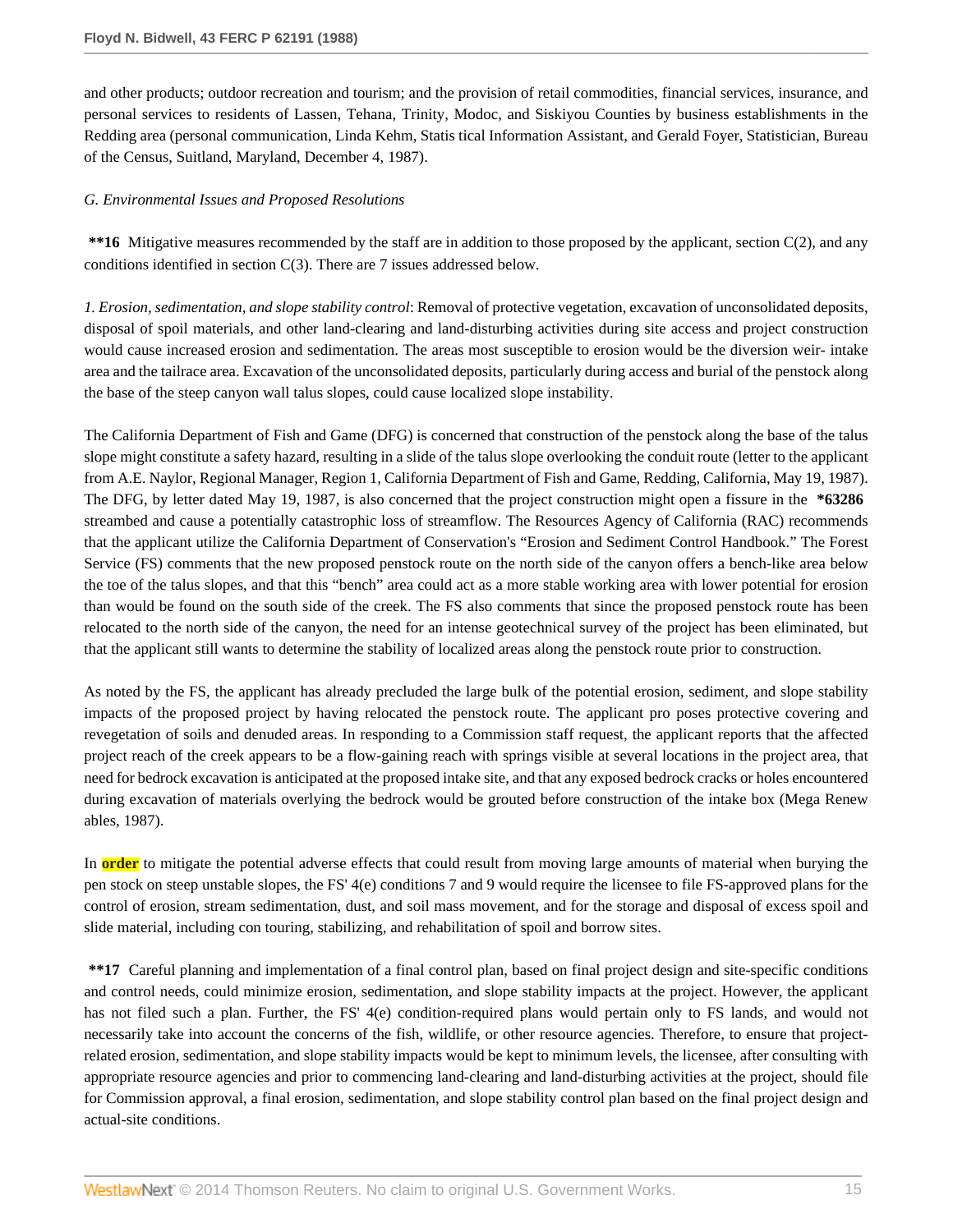2. *Continuous minimum flow*: Project operation would reduce th e amount of water passing through the approximately 2,700 foot-long bypassed reach of Lost Creek. Although the quality of the habitat is fair and low water temperatures limit trout growth, Lost Creek supports a naturally reproducing rainbow trout population in the project area.

To protect trout in Lost Creek immediately downstream of the project diversion, the applicant proposes to release at the point of diversion a year-round, continuous minimum flow of 15 cfs, or inflow to the project, whichever is less. The 15 cfs minimum flow would provide sufficient flow through the bypassed reach to minimize the loss of pocket water and pool habitat necessary for juvenile rearing. Further, the FS' 4(e) condition 5 would require the licensee to maintain a continuous minimum flow of 15 cfs, or natural flow, whichever is less, below the point of diversion. Adherence to the FS' 4(e) condition would minimize the loss of trout habitat caused by reduced flows in the bypassed reach.

3. *Maintenance of minimum flow in the bypassed reach*: The applicant proposes to maintain a minimum flow release of 15 cfs. To protect aquatic resources in the bypassed reach of Lost Creek, the FS' 4(e) condition 6 would require the licensee to construct, operate, and maintain a guaranteed priority streamflow device as part of the diversion-intake structure, and to automatically release the required mini mum flow before any flow is diverted into the conduit. The FS would also require the licensee to install a continuously recording streamgage in the bypassed reach to measure the bypass flow. Adherence to the FS' 4(e) condition would ensure that the licensee is providing the required minimum flow release to the bypassed reach.

4. *Fish screening*: Rainbow trout moving downstream and entering the project intake would be subject to turbine-induced injury and mortality. To protect trout in Lost Creek, the applicant proposes to construct a fish screening system according to criteria outlined by the DFG. Juvenile trout may be entrained at the intake unless the licensee incorporates into the intake structure a screen with spacing sufficiently small to exclude the fish. Further, the approach velocity of the intake should be sufficiently low to allow the escape of the various **\*63287** life stages of trout. Such a fish screen would adequately protect trout in Lost Creek. There fore, the licensee should consult with the DFG in developing the design of a fish screen and should file for Commission approval functional design drawings for a fish screening structure. The licensee should construct the approved screening structure before beginning operation.

**\*\*18** 5. *Raptor electrocution*: The 2,000-foot-long, 12-kV transmission line has the potential to pose an electrocution hazard to large raptors if not properly designed and constructed. The applicant proposes to design and construct the project transmission line according to the 1981 guidelines and design recommendations of the Raptor Research Foundation, Inc. The design and construction of the project transmission line according to these guidelines and recommendations would provide for adequate protection of large raptors and should be required of the licensee.

6. *Avoiding impacts to the three historic sites identified as eligible for inclusion in the National Register of Historic Places*: The project facilities would avoid any physical encroachment on the three sites. However, the close proximity of the facilities to the sites, and the improved access to the area afforded by project access roads, would create the potential for adverse impacts to the sites. Potential impacts could take several forms. Physical alterations of the sites could occur through accidental use of the site areas by construction personnel, use of the areas for camping activities, and acts of vandalism. Visual impacts could also occur. The project facilities could be constructed in a manner which would detract from the natural setting of the sites. Further, improved accessibility would create the potential for increased numbers of people in the area thus detracting from the private settings of the sites. All such and similar kinds of changes would detract from the religious significance of the sites for members of the Pit River Indian Tribe.

To minimize the potential for impacts, the applicant has consulted and entered into a Memorandum of Agreement with the State Historic Preservation Officer (SHPO), the FS, The Pit River Tribal Council, and the Advisory Council on Historic Preservation to reduce accessibility to the project by the general public, to design project facilities so as to blend their appearance with the natural environment, to restrict the location of construction work and activities associated with project operation, and to have construction work monitored by members of the Pit River Tribal Council (letter from Paul F. Barker, Regional Forester, Forest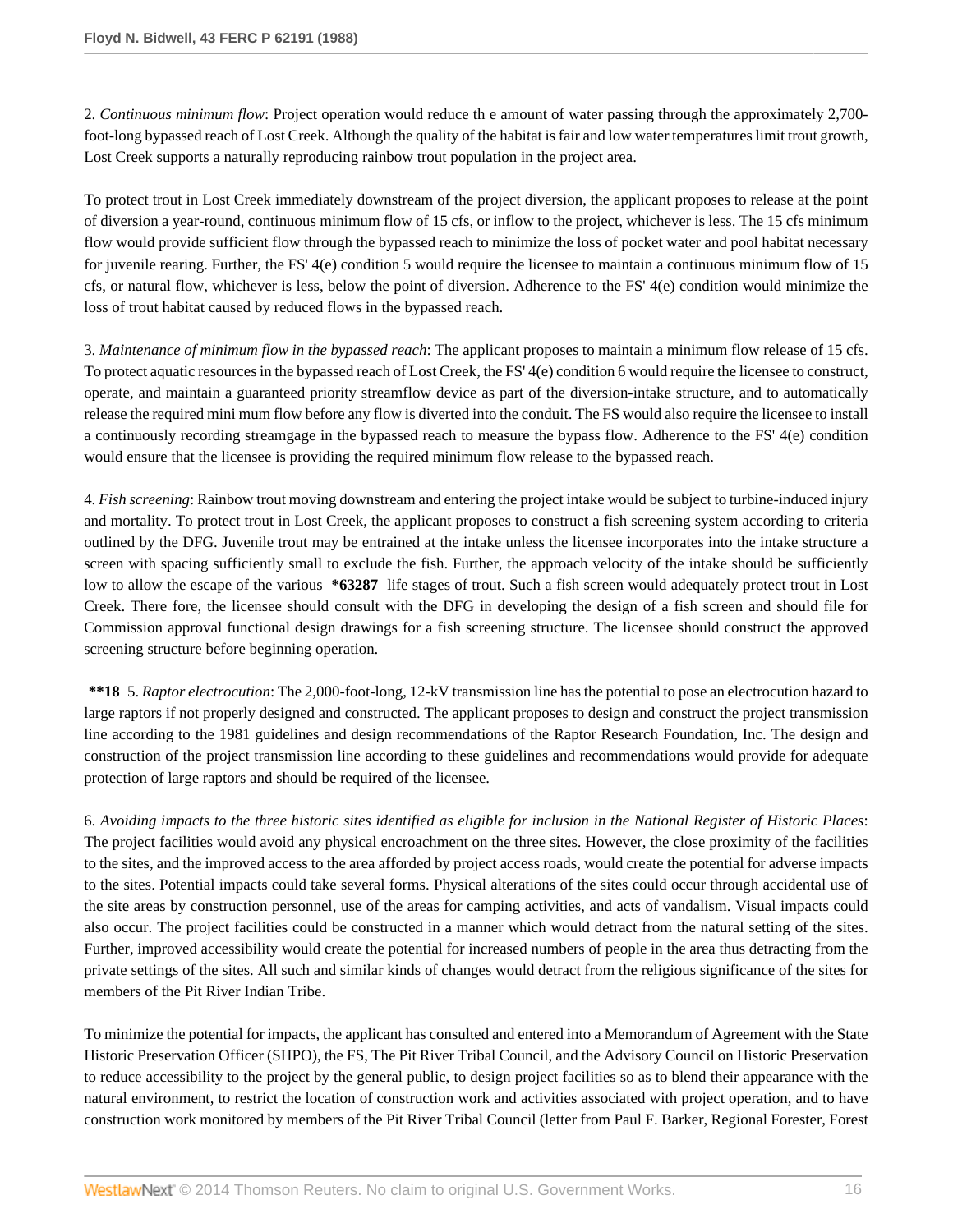Service, Pacific Southwest Region, San Francisco, California, December 9, 1987). The staff concurs with the SHPO, the FS, the Pit River Tribal Council, and the Advisory Council that these mitigative measures should be implemented to protect the *National Register* eligible sites, and recommends that these measures be implemented as a condition of any license issued for the project.

7. *Potential impact of the project on National Register sites discovered during construction or operation of the project, or impacted as a result of a change in the location of project facilities*: The results of the survey conducted for the proposed project area, as well as the SHPO's and the FS' comments on the results of the survey and on the proposed project, are based on the premise that the project would be constructed as described in the application without significant changes. Changes to the project, especially changes in the proposed location and design of a project, are occasion ally found to be necessary after a license has been issued, and may require a licensee to amend a license. Under these circumstances, whether or not an amendment of license is required, the survey results and the SHPO's and the FS' comments would no longer reliably depict the cultural resource impacts that would result from developing the project. Therefore, before beginning land-clearing or land-disturbing activities within the project boundaries, other than those specifically authorized in the license and previously commented on by the SHPO and the FS, the licensee should consult with the SHPO and the FS about the need to conduct an additional archeological or historical survey and to implement further avoidance or mitigative measures.

**\*\*19** Land-clearing and land-disturbing activities could adversely affect archeological and his toric properties not identified in the cultural resources survey. Therefore, if the licensee encounters such sites or properties during the development of project works or related facilities, the licensee should cease land-clearing and land-disturbing activities in the vicinity of the sites or properties, should consult with the SHPO and the FS on the eligibility of the properties, and should carry out any necessary measures to avoid or to mitigate effects on the properties.

Before starting any land-clearing or land- disturbing activities associated with any changes to the project, both proposed and necessitated, and before resuming land-clearing and land-disturbing activities in the vicinity of the sites or properties discovered, the licensee should file a plan and a schedule for conducting the appropriate studies, along with a copy of the SHPO's and the FS' written comments concerning the plan and the schedule. The licensee should not start or resume land-clearing or **\*63288** land-disturbing activities, other than those specifically authorized in the license and commented on by the SHPO and the FS, or resume such activities in the vicinity of an archeological or historic property discovered during construction, until informed by the Commission that the requirements discussed above have been fulfilled.

## *H. Environmental Impacts*

1. Assessment of adverse and beneficial impacts expected from the project as proposed by the applicant (P) (section C(2)); the pro posed project with the staff's recommended mitigation (Ps) (section G); and any other alternative considered (A) (section  $C(4)$ .\*

a. Geology-Soils—P: 2AS; Ps: 1AS

Remarks: a. Planning and implementation of a final control plan based on final design and actual-site conditions would reduce the potential for erosion, sedimentation, and unstable slopes to minor levels.

b. Streamflow—P: 2AL

Remarks: b. Project operation would divert 74 percent of Lost Creek from the 2,700-foot- long bypassed reach.

c. Water quality: Temperature—P: 0; Dis solved oxygen—P: 0; Turbidity and sedimentation—P: 1AS

Remarks: c. Project construction would cause minor, short-term increases in turbidity and sedimentation in the creek.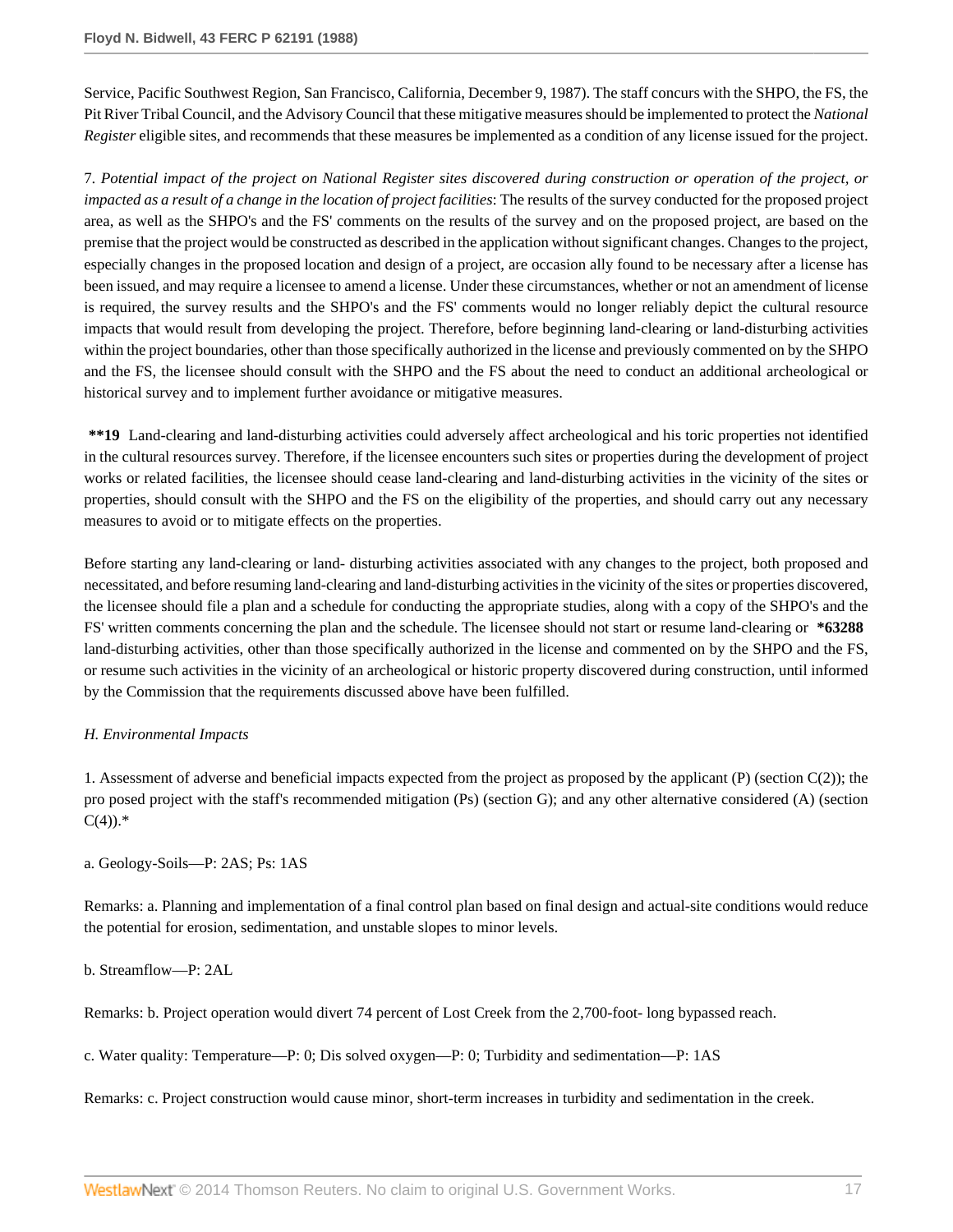d. Fisheries: Anadromous—P: 0; Resident— P: 1AL

Remarks: d. Project-induced flow reductions would result in a minor, long-term reduction in the quantity of habitat available in the bypassed reach.

e. Vegetation—P: 1AS

Remarks: e. Project development would require the removal or disturbance of about 4.5 acres of forest and less than 0.5 acres of riparian vegetation.

f. Wildlife—P: 1AS

Remarks: f. Wildlife would be disturbed during project construction. A permanent loss of about 2 acres of wildlife habitat would occur.

g. Cultural: Archeological—P: 0; Historical—P: 2AL; Ps: 1AL

h. Visual quality—P: 1AL

Remarks: h. Reduced flows in the bypassed reach would reduce visual quality for anglers and hikers. The transmission line would be a minor, long-term visual impact.

**\*\*20** i. Recreation—P: 0

Remarks: i. Construction of the project would require an access road to a marginally accessible area, which could increase recreational fishing opportunities.

j. Land use—P: 0

k. Socioeconomics—P: 1BL

Remarks: k. The earnings of construction personnel who are residents of Shasta County and the spending of all workers at retail and service establishments in Shasta County would represent a short-term economic benefit. The completed project would produce yearly local property taxes.

\* The assessment reflects the adoption of any terms and conditions set by the fish and wild life agencies, in addition to the applicant's pro posed mitigation. Assessment symbols indicate the following impact levels:

 $O = No$  impact;  $1 = Minor$  impact;  $2 = Moderate$  impact;  $3 = Major$  impact;  $A = Adverse$ ;  $B = Benedict$ ;

 $L = Long-term impact$ ;  $S = Short-term impact$ . 2. Impacts of the no-action alternative.

Under the no-action alternative, there would be no construction of project facilities or changes to the existing physical, biological, or cultural components of the area. Electrical power that would be generated by the proposed hydroelectric project would have to be generated from other available sources or offset by conservation measures.

3. Recommended alternative (including pro posed, required, and recommended mitigative measures): Proposed project.

4. Reason(s) for selecting the preferred alter native.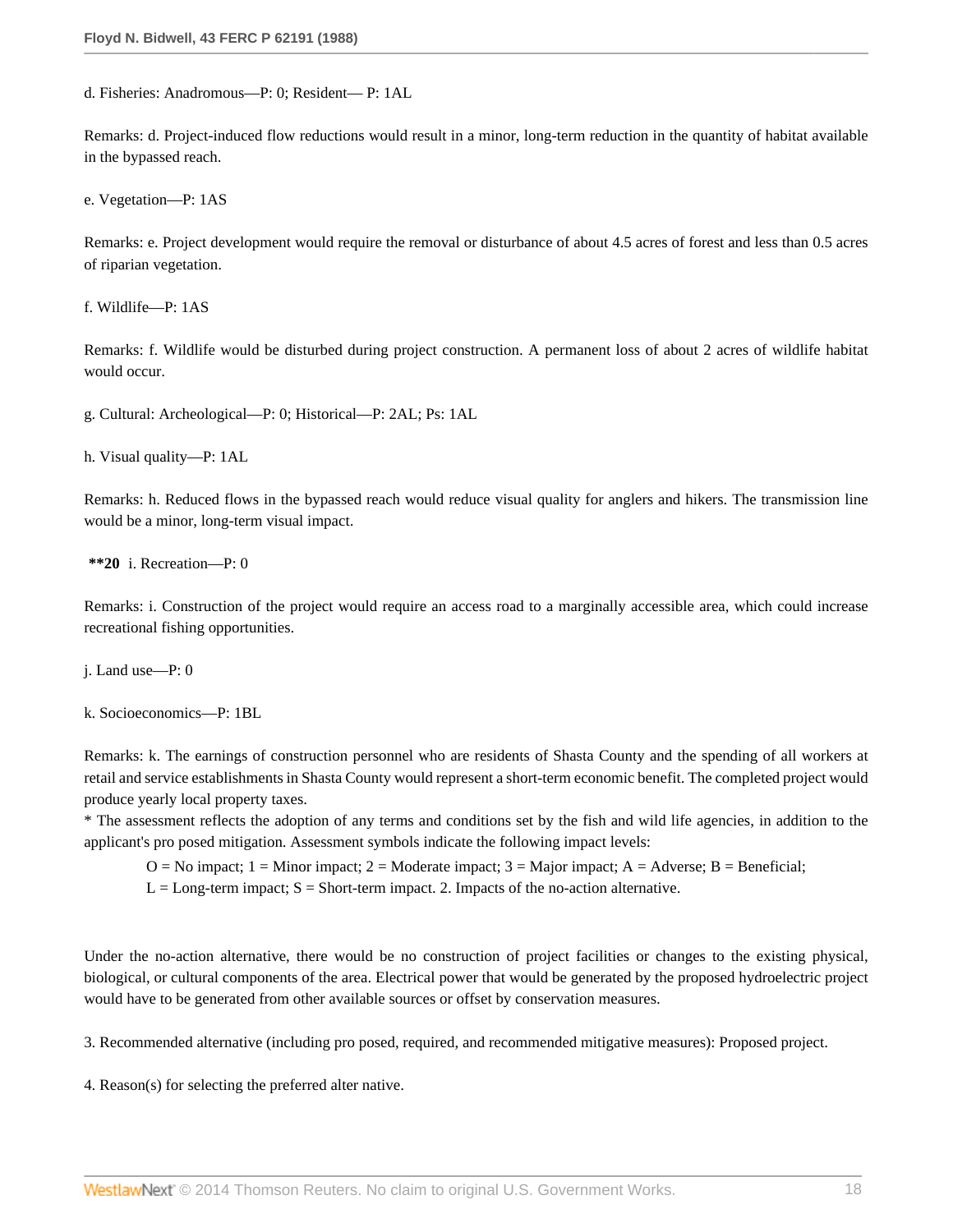The proposed project is the preferred alternative because the generation of electricity from a renewable resource would reduce the use of fossil-fueled plants and because the applicant could adequately mitigate the environmental effects of building and operating the project.

## *I. Unavoidable Adverse Environmental Impacts of the Recommended Aletrnative*

About 5 acres of wildlife habitat would be removed or disturbed with project development. Wildlife would be disturbed and would avoid the project site during the construction period. About 2 acres of wildlife habitat would be eliminated by project structures.

Project construction activities would result in minor, short-term erosion, sedimentation, and slope stability impacts.

During project construction, onsite machinery and project related vehicles would produce noise, dust, and exhaust emissions, which would disturb visitors at Rainbow Falls.

## **\*63289** *J. Conclusion*

Finding of No Significant Impact. Approval of the recommended alternative [H(3)] would not constitute a major federal action significantly affecting the quality of the human environment; therefore, an environmental impact statement (EIS) will not be prepared.

## *K. Literature Cited*

Bidwell, Floyd N. 1987. Supplement to the application for license for the Lost Creek No. 1 Hydroelectric Project, **FERC** Project No. **3863**, California. June 1, 1987.

repeat*f*—,48, 1982. Application for license for Lost Creek No. 1 Hydroelectric Project, a minor project of 1.1 MW or less, **FERC** Project No. **3863**, California. September 2, 1982.

Mega Renewables. 1987. Additional information for the applicatio n for license for the Lost Creek No. 1 Hydroelectric Project, a minor project of 1.1 MW or less, **FERC** Project No.**3863**, California. November 20, 1987.

**\*\*21** Northern Geotechnical Incorporated. 1986. Preliminary engineering geology evaluation of the Lost Creek No. 1 Hydroelectric Project, Shasta County, California. May 7, 1986. 5 pg.

## *L. List of Preparers (Name—Position title)*

Thomas Camp—Landscape Architect (Coordinator)

Spencer Gakner—Ecologist

James Haimes—Economist

Robert Kirby—Environmental Protection Specialist

Peter Leitzke—Geologist

Patrick Murphy—Wildlife Biologist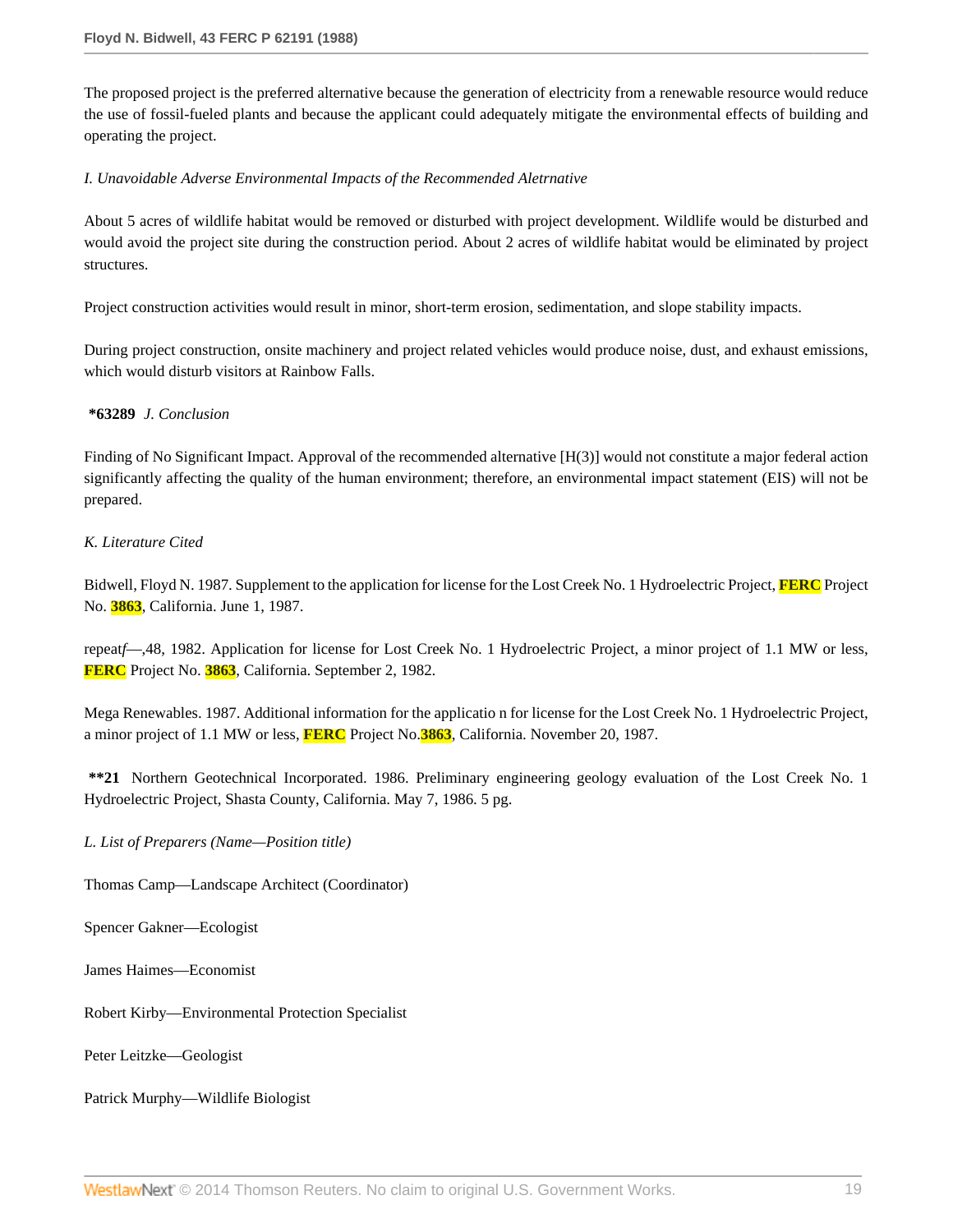Mary Nowak—Writer-Editor

Edwin Slatter—Archeologist

Safety and Design Assessment

Lost Creek No. 1 Hydroelectric Project

**FERC** Project No. **3863**-001

*Dam Safety*

The grout-filled rock diversion dam would be 6-feet high and 26 feet wide, impounding less than 1-acre-foot of storage. Failure of the dam and appurtenant structures would not pose a hazard to downstream property or human life.

### *Water Resource Planning*

The proposed project would have one generating unit with an installed capacity of 1,100 kW. The powerplant would operate run-of-river under a design head of 222 feet and a total hydraulic capacity of 65 cfs. The probability of occurrence of available streamflows 65 cfs or greater is approximately 0.20.

The applicant estimates that the project would generate about 5,760,000 kWh annually, based on a proposed minimum bypass flow of 15 cfs. The staff finds this estimate of annual generation reasonable for the proposed mini mum flow.

The staff has reviewed the California Water Plan-Sacramento Hydrologic Study Area. Based on review of the Plan and federal and state agency comments, the proposed project would not conflict with any existing or planned water resource developments in the basin. No specific comments or recommendations were made addressing flood control, water supply, or irrigation requirements for Lost Creek.

The staff's Upper Sacramento River Basin Planning Status Report includes no hydroelectric projects, whether proposed or constructed in the Pit River Basin, that this project would impact, and the project would not conflict with any pending applications for exemption, license, or preliminary permit. Mega Renew ables, the applicant's consultant, has the exempted Bidwell Ditch project and the licensed Lost Creek No. 2 project; both are downstream from and do not conflict with the Lost Creek No. 1 project. There are no pending applications for license, exemption, or preliminary permit in the Lost Creek drainage. Several miles downstream of the Bidwell Ditch project, Lost Creek drops underground through porous lava deposits, and is therefore isolated from other projects in the Pit River Basin. In addition, the staff's Pit River Basin Water Resources Appraisal Report shows no existing or potential flood control or irrigation projects in close proximity to the project site.

In summary, the staff's analysis shows that the proposed project is properly designed to develop the hydropower potential of Lost Creek.

## *Economic Feasibility*

A proposed project is economically feasible so long as its levelized cost is less than the long-term levelized cost of alternative energy to any utility in the region that can be served by the project.

The staff has calculated the projected levelized alternative energy cost in the region to be 112.2 mills/kWh. This cost is based upon the EIA service report on regional projections of end-use consumption prices through 1995, dated April 1986. The